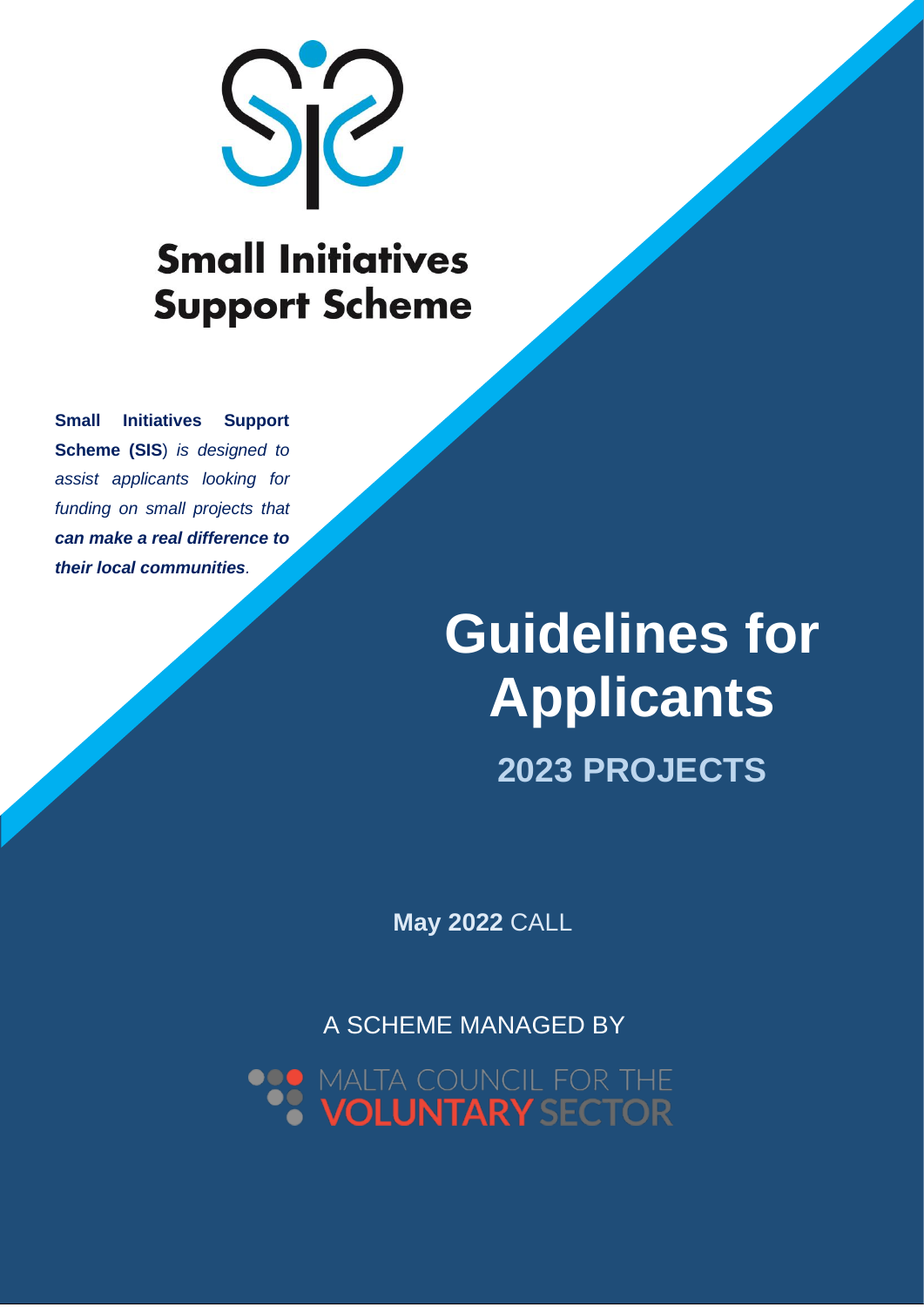

#### **Table of Contents** Page

#### **PART A - GENERAL INFORMATION ABOUT THE SCHEME**

| 1. | Introduction                         |   |
|----|--------------------------------------|---|
| 2. | What is the budget?                  | 5 |
| 3. | What is the structure of the Scheme? | 5 |
| 4. | Who implements the Scheme?           | 5 |
| 5. | Who can participate in the Scheme?   | 6 |

#### **PART B - INFORMATION ABOUT THE SCHEME**

| 6. | What are the criteria used to assess the Scheme? |    |
|----|--------------------------------------------------|----|
|    | What are the funding rules?                      | 10 |
| 8. | How to develop a good project?                   | 11 |

#### **PART C - INFORMATION FOR APPLICANTS**

| 9.  | How to submit a SIS Scheme project?               | 14 |
|-----|---------------------------------------------------|----|
| 10. | What happens once the e-application is submitted? | 18 |
| 11. | What happens if your e-application is approved?   | 19 |
| 12. | Other main contractual provisions                 | 22 |

#### **ANNEX I – ELIGIBILITY CRITERIA / MARKING SCHEME**

#### **ANNEX II – EVALUATION PROCESS**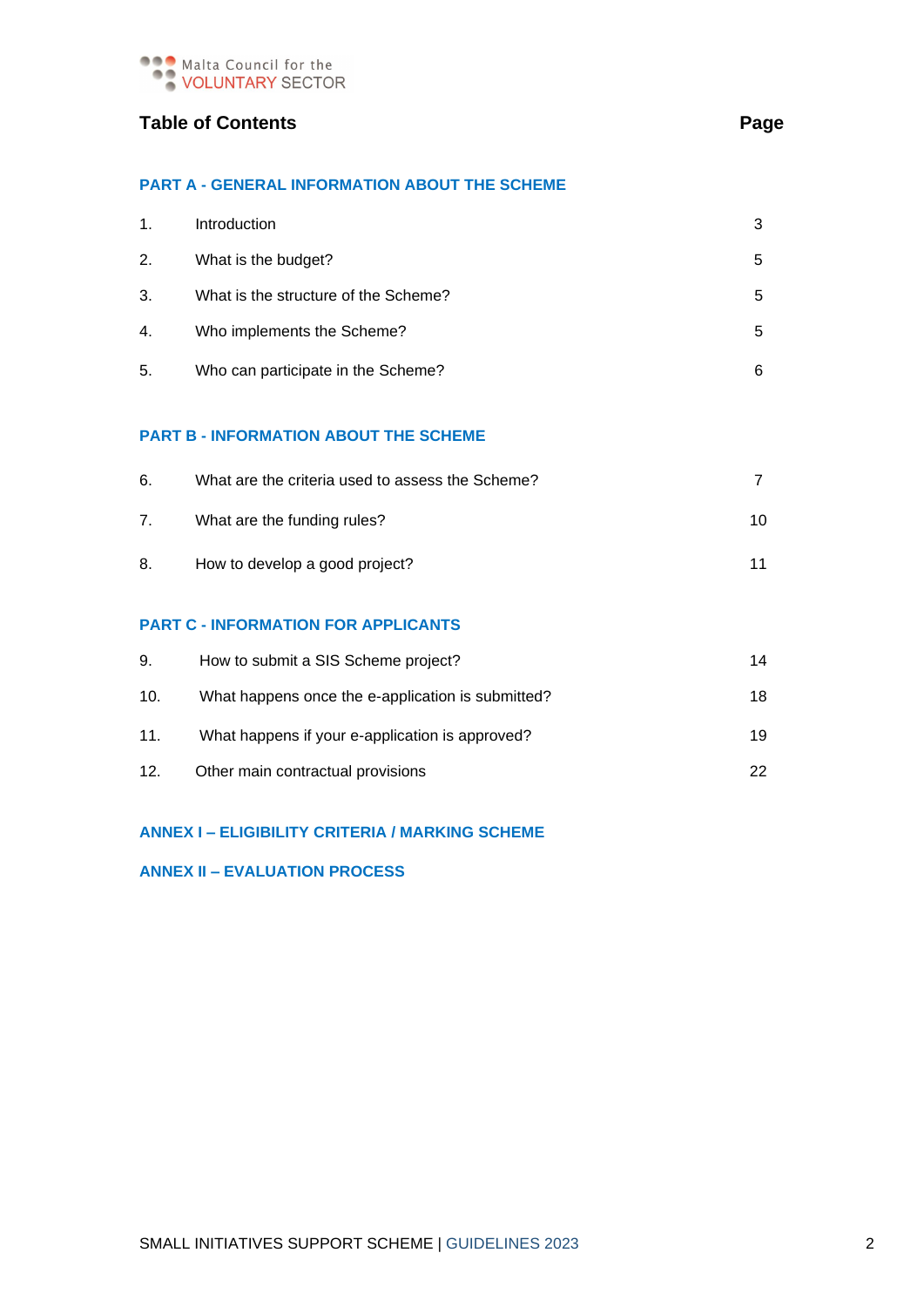

# **PART A**

# **GENERAL INFORMATION ABOUT THE SCHEME**

## **1. Introduction**

The **Small Initiatives Support Scheme,** herein after referred to as 'SIS', is an initiative managed by the Malta Council for the Voluntary Sector (MCVS), established under Article 35 of the Voluntary Organisations Act, (Chapter 492 of the Laws of Malta).

This call for proposals is being issued by the MCVS under the SIS Scheme. The guidelines for the SIS Scheme (2023) are also published on the Malta Council for the Voluntary Sector website (www.maltacvs.org). The guidelines constitute an integral part of the call for proposals.

The **SIS Scheme** is designed to assist applicants looking for funding on small projects that can make a real difference to their local communities.

#### **1.1 Objectives**

The general objectives establishing the SIS Scheme are the following:

- a. To stimulate co-operation and networking between voluntary organisations.
- b. Providing a consultative forum that can effectively address issues related to the Voluntary Sector.
- c. Provide a platform from which to develop co-operation between voluntary organisations and the Government.
- d. To promote and encourage a culture of volunteering and the participation in volunteer activities among people, especially children and youths, as an aspect of personal and social development.
- e. To foster co-operation in the volunteer sector with local and international bodies, entities or other persons for the encouragement and promotion of the development of volunteering programmes, initiatives, and activities.
- f. To encourage collaboration of non-governmental bodies with private entities or persons and local councils to contribute towards the promotion of volunteering in Malta in furtherance of the principle of subsidiarity.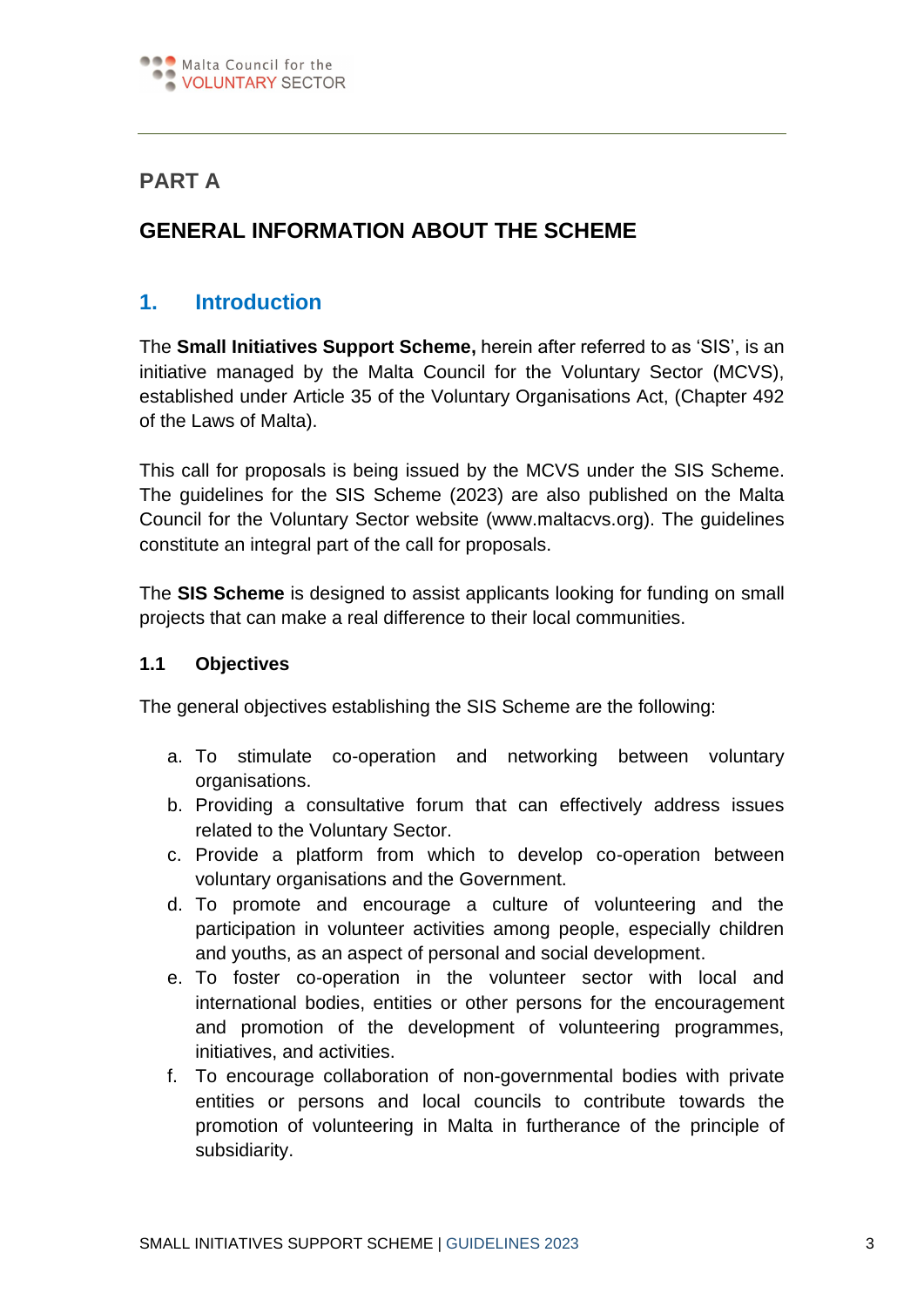

## **1.2 Priorities**

In addition to the above-mentioned objectives, the below priorities should be outlined when applying for the SIS Scheme.

## • **Volunteering**

This priority is intended to encourage projects aimed at raising awareness of the value and importance of volunteering as a form of active engagement and as a tool to develop or improve competences for personal, social and professional development.

### • **Poverty and Social Inclusion**

This priority is intended to encourage projects addressing the issues of poverty and marginalisation and hate speech by focusing on actions such as enhancing awareness and commitment amongst the Maltese society to make it more inclusive. In this context, special emphasis shall be placed on the inclusion of migrants, disabled young people, and other marginalised minorities in fulfilling their potential.

#### • **Education**

This priority is intended to encourage projects addressing the issues related to education with special focus on the support of marginalised and more challenged groups in the Maltese society.

#### • **Arts, Culture and Sports**

This priority is intended to encourage projects to address enhancements of awareness in artistic and cultural heritage amongst the Maltese society. The projects should encourage also local initiatives aimed in raising people's awareness of the sport sector, highlighting its contribution to healthy lifestyle and social development through an inclusive approach to fulfil the potential of the Maltese citizens.

#### • **Research**

This priority is intended to encourage projects addressing research to compliment other priorities addressed in this call. Research can be carried out in regard to all aspects of the organisation such as capacity building, services,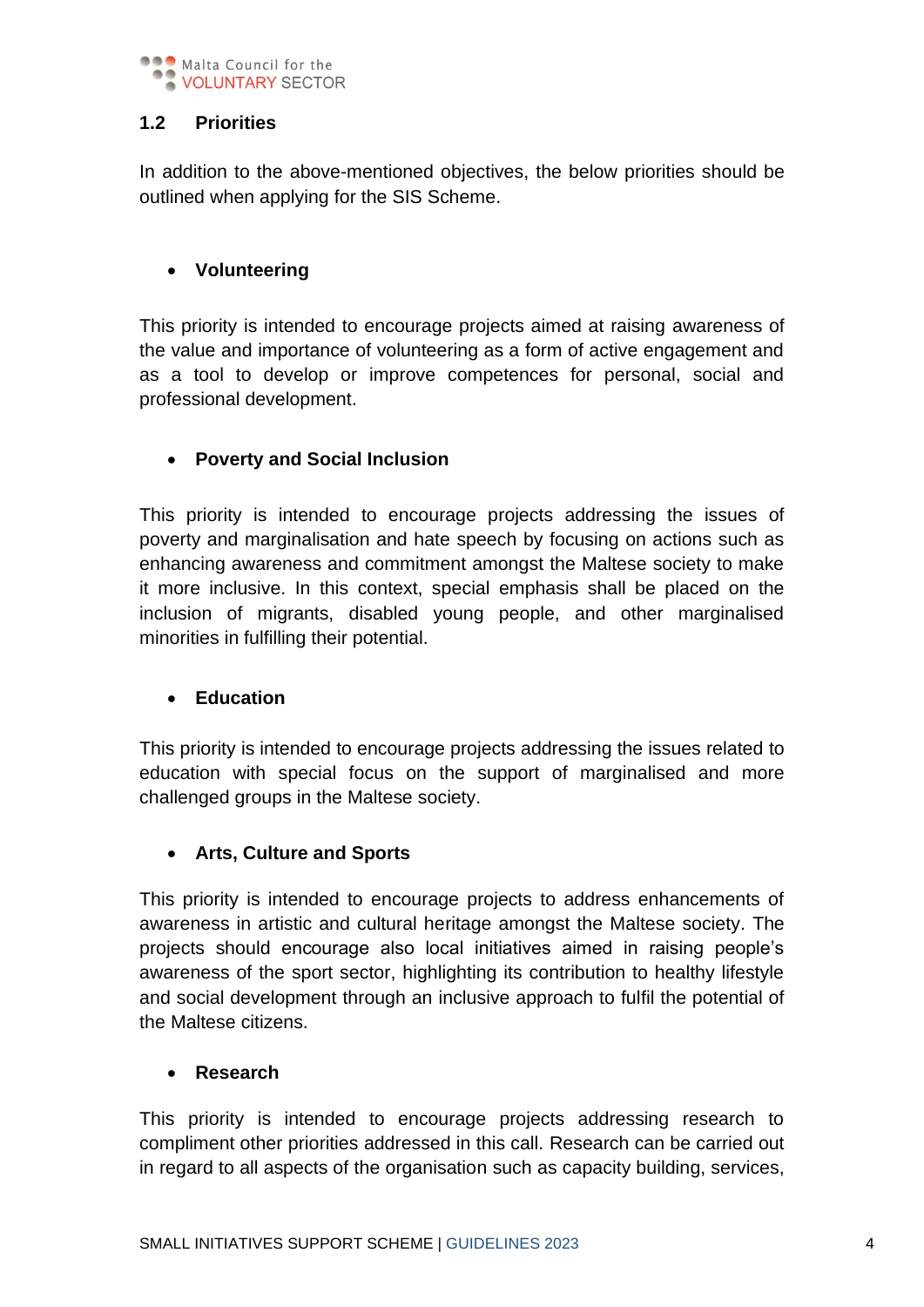

training, and volunteering. The sector is constantly seeking to identify innovative approaches through an evidence-based approach which will induce the organisations to become more effective and relevant towards societal needs.

# **2. What is the budget?**

The fund for 2023 will be of **€120,000**. The period of implementation should **commence on the 1 st of February 2023 and terminate on the 31st of March 2024** and the projects should be implemented over a **maximum period of 12 consecutive months**.

In order for a project to be considered for financial support, a minimum benchmark of 65% marks is to be achieved. The SIS Project Selection Committee may decide to increase the projects assigned in the case of residual funds and reserves the right not to allocate all the funds available. The decision of the SIS Project Selection Committee is final and indisputable.

# **3. What is the structure of the Scheme?**

#### **3.1 Eligible Projects**

To achieve its objectives, the SIS Scheme foresees projects which fall under the established priorities.

#### **3.2 Criteria**

To apply under the SIS Scheme:

- The grant should be not less than  $€1,000$  and not more than  $€4,000$ .
- The Project to be initiated **not earlier than the 1st of February of 2023**.
- The Project must be **completed in 12 consecutive months**.
- The Project must contain all information required at the point of eapplication (including annexes).
- The proposal must **not be a continuation, a repetition or an extension** of an existing project or a past project.
- **The project cannot be a one-off standalone event/activity such as concerts, exhibition and/ or other similar events.**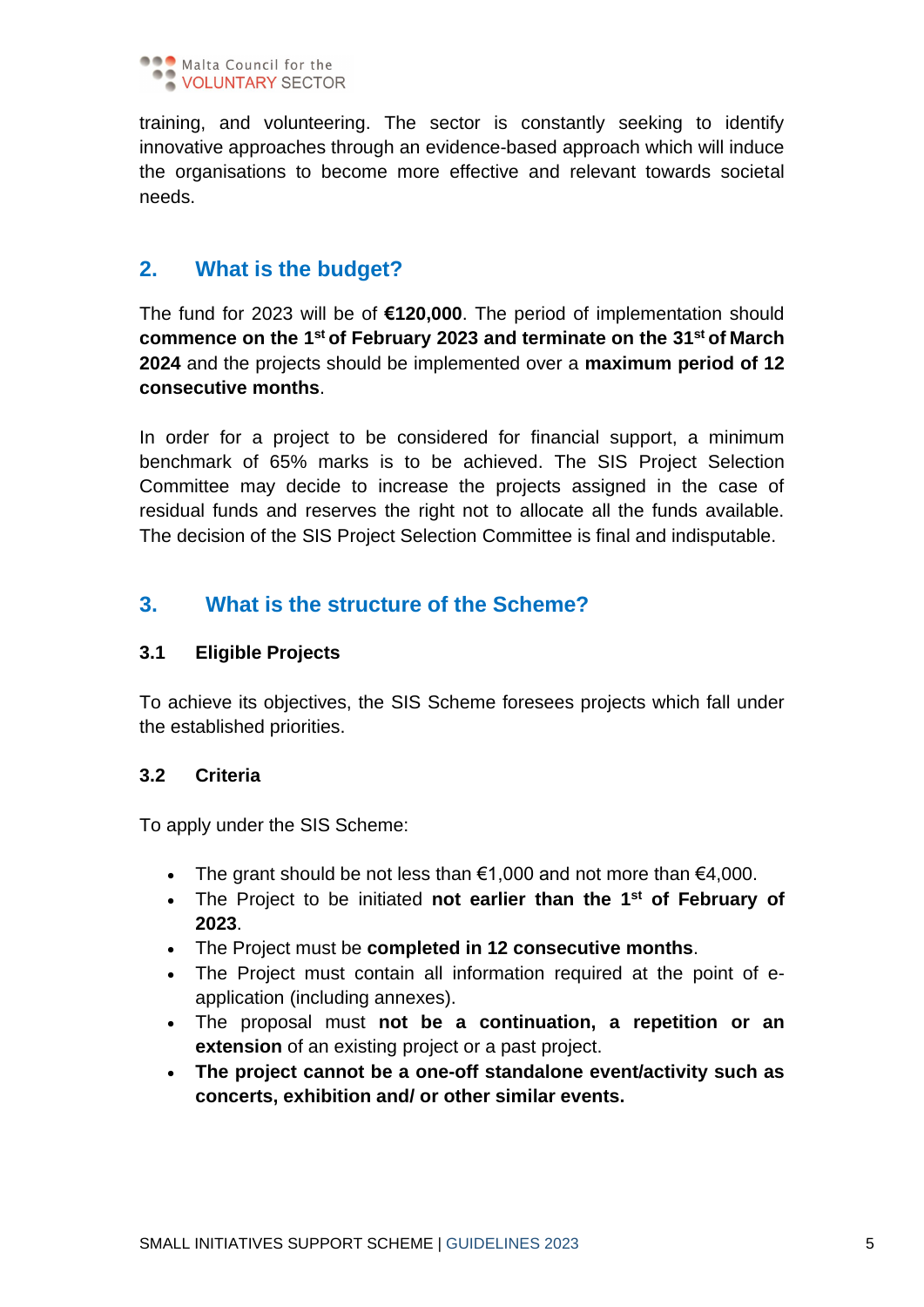

# **4. Who implements the Scheme?**

The MCVS is ultimately responsible for the running of the SIS Scheme. It manages the budget and sets priorities, targets, and criteria for the SIS Scheme on an ongoing basis. Furthermore, it guides and monitors the general implementation, follow-up, and evaluation of the SIS Scheme. The MCVS bears overall responsibility for the supervision and monitoring of the ongoing projects.

The MCVS's tasks are to:

- Provide appropriate information on the SIS Scheme.
- Administer a transparent and equitable selection process for project e-applications to be funded through the SIS Scheme.
- Provide effective and efficient administrative processes in the evaluation process and in the implementation of the SIS Scheme.
- Evaluate and monitor the implementation of the SIS Scheme.
- Provide support to project applicants and beneficiaries throughout the project life cycle.
- Improve the visibility of the SIS Scheme.
- Promote the dissemination and exploit the results of the SIS Scheme at a national level.

# **5. Who can participate in the Scheme?**

#### **5.1 Eligible applicants**

Voluntary Organisations submitting e-applications must:

- Be enrolled with the Commissioner for the Voluntary Sector.
- Be compliant with the Commissioner for the Voluntary Sector by the deadline of the submission of e-applications.
- Fall in the first two financial brackets according to the VO Law Amendments of 2018 (annual turnover under €250,000).
- Have no pending MCVS projects from previous years.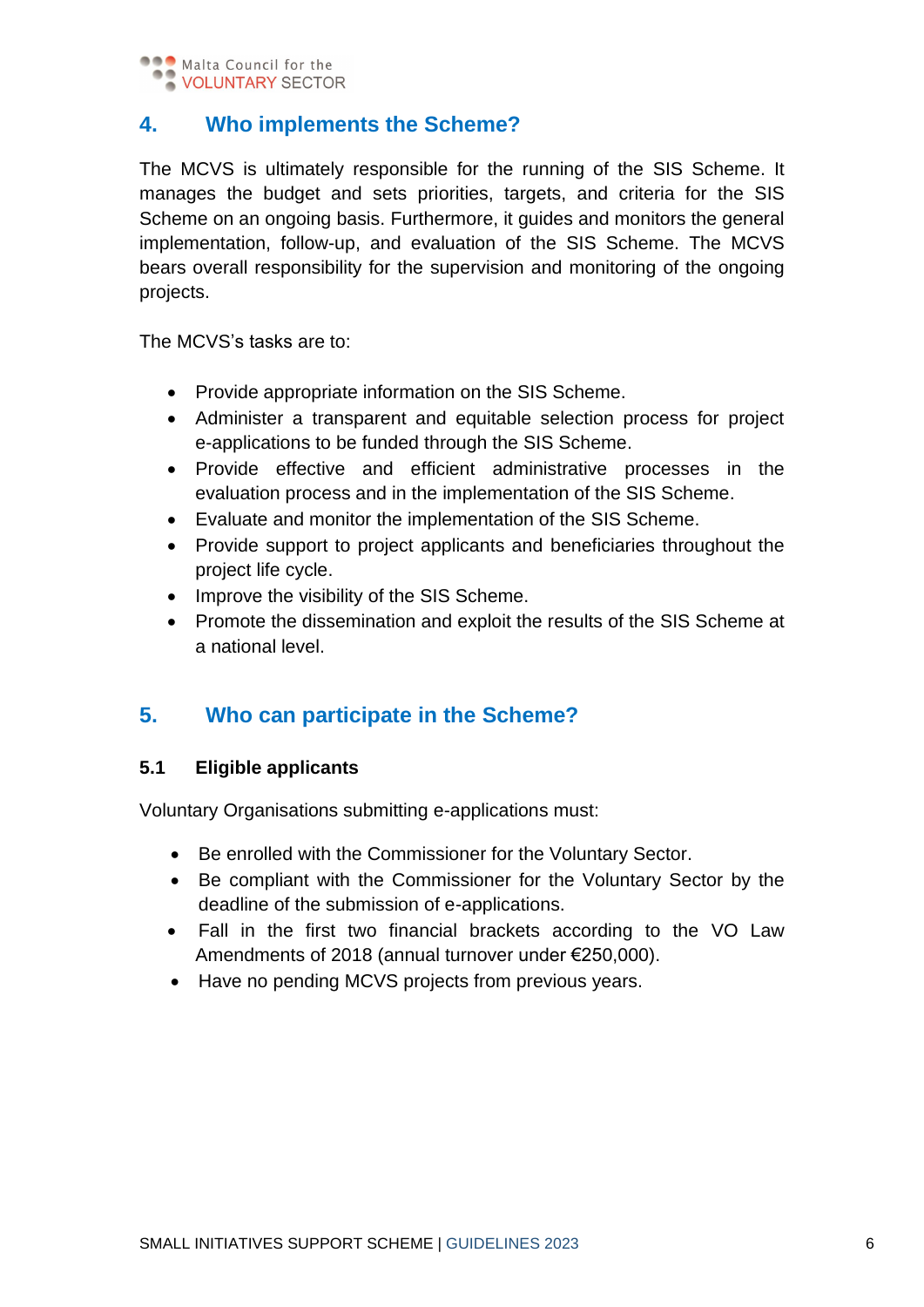

# **PART B**

# **INFORMATION ABOUT THE SCHEME**

# **6. What are the criteria used to assess the Scheme?**

| 6.1<br><b>Eligibility Criteria</b> |                                                                                                                                                                 |
|------------------------------------|-----------------------------------------------------------------------------------------------------------------------------------------------------------------|
|                                    | The applicants must be non-profit and<br>non-governmental organisations which<br>are enrolled with the Commissioner for<br>the Voluntary Sector                 |
| <b>Eligible applicants</b>         | • Voluntary organisations in compliance<br>with the Commissioner for the Voluntary<br>Sector by the deadline of the submission<br>of e-applications.            |
|                                    | • Voluntary Organisations who fall in the<br>first two financial brackets according to<br>the New VO Law Amendments of 2018<br>(annual turnover under €250,000) |
|                                    | Only one e-application per Voluntary<br>Organisation shall be submitted in this<br>deadline.                                                                    |
| <b>Number of e-applications</b>    | This implies that an organisation may<br>only benefit from one e-application, both<br>as a direct applicant and as a project<br>beneficiary.                    |
| <b>Duration of project</b>         | Maximum of 12 consecutive months<br>which fall between 1 <sup>st</sup> February 2023<br>and 31 <sup>st</sup> March 2024.                                        |
| <b>Project Calendar</b>            | An overview of the activity must be<br>annexed to the e-application form.                                                                                       |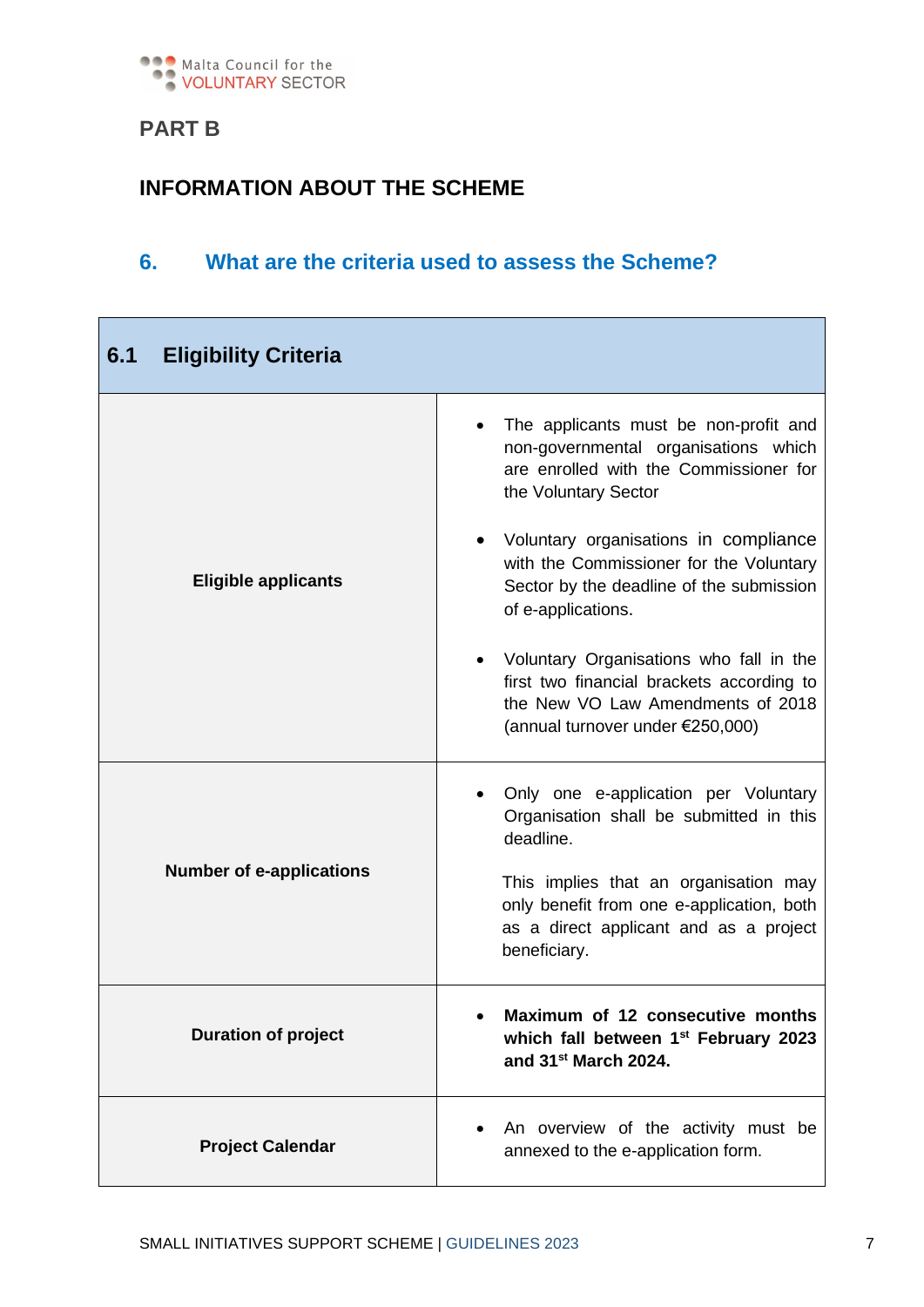

| Where to apply?                  | E-applications must be submitted to the<br>Malta Council of the Voluntary Sector<br>online accessed via: vofunding.org.mt                                                                                       |
|----------------------------------|-----------------------------------------------------------------------------------------------------------------------------------------------------------------------------------------------------------------|
| When to apply?                   | The e-application shall open on:<br>27th May 2022 <sup>1</sup><br>The deadline of submission of<br>e-applications:<br>8 <sup>th</sup> July 2022 till noon                                                       |
| How to apply?                    | E-applications must be submitted to the<br>Malta Council of the Voluntary Sector<br>online accessed via: vofunding.org.mt                                                                                       |
| Safety procedures of project     | applicant must guarantee<br>The<br>that<br>appropriate measures are implemented<br>as part of the project proposal, to ensure<br>the safety and protection of participants<br>directly involved in the project. |
| 6.2<br><b>Exclusion criteria</b> |                                                                                                                                                                                                                 |
|                                  | The project proposal is or has been<br>granted through another EU/national<br>fund.                                                                                                                             |
| <b>Exclusion criteria</b>        | If the organisation proposes the same<br>project as per previous years, it will not<br>be considered.                                                                                                           |
|                                  | If the organisation has any pending<br>MCVS projects which are not finalised in<br>following<br>of<br>Grant<br>full<br>end<br>date<br>Agreement.                                                                |
|                                  | Also, as per Article 9.1.b of these<br>guidelines - Exclusion criteria                                                                                                                                          |

<sup>&</sup>lt;sup>1</sup> Kindly note that e-applications cannot be accessed online prior to the opening of the call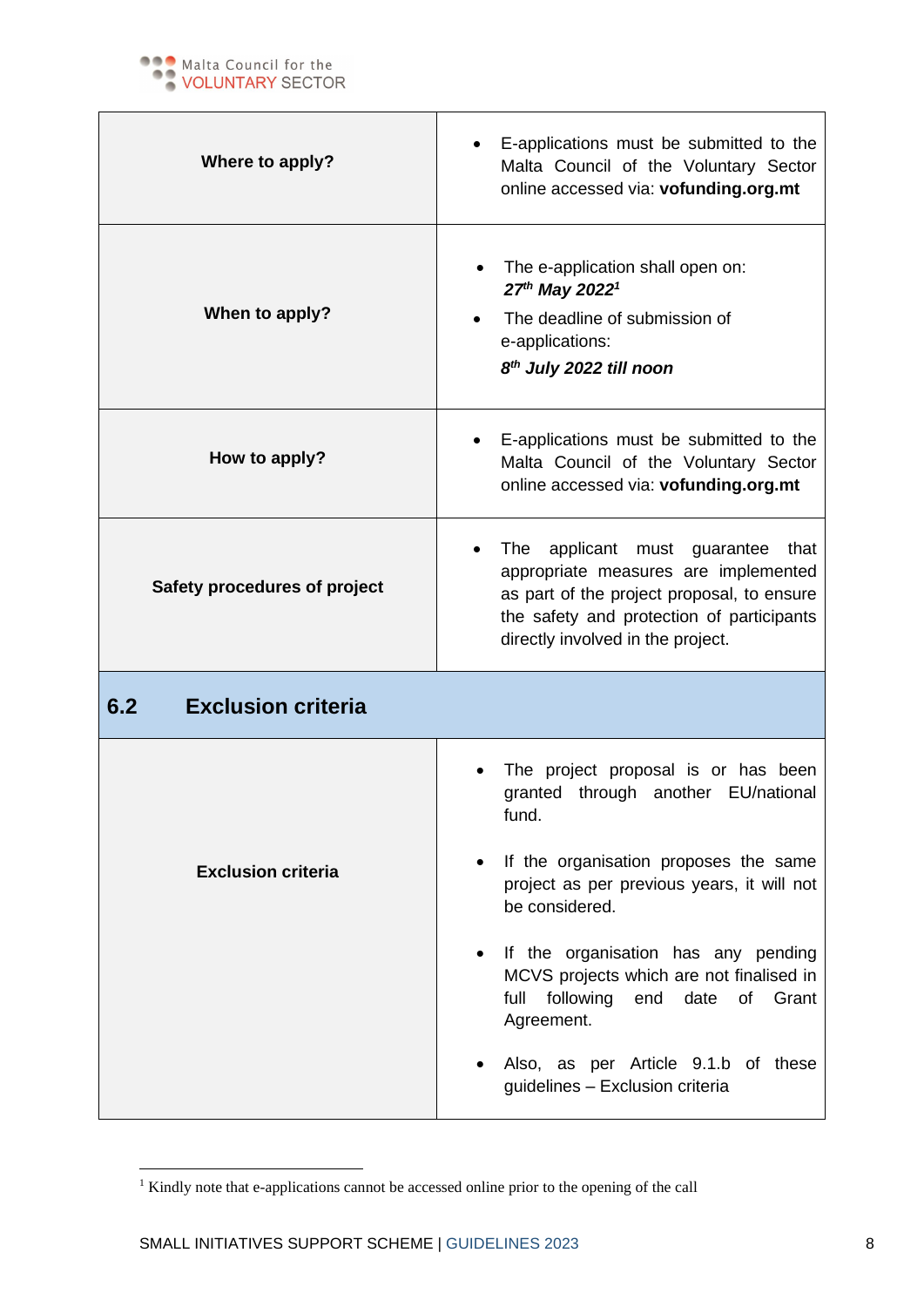Г

| 6.3 | <b>Selection Criteria</b>                              |                                                                                                                                                                                                                                                            |
|-----|--------------------------------------------------------|------------------------------------------------------------------------------------------------------------------------------------------------------------------------------------------------------------------------------------------------------------|
|     | <b>Financial capacity</b>                              | The applicant must show that they have<br>stable and sufficient financial resources<br>to support the final payments of the<br>amount granted until they are reimbursed<br>following successful evaluation of final<br>report and financial documentation. |
|     | <b>Operational capacity</b>                            | The applicant must show that they have<br>the adequate operational capacity that is<br>skills,<br>the<br>people,<br>necessary<br>competencies, and motivation<br>to<br>complete the proposed project.                                                      |
| 6.4 | <b>Award criteria</b>                                  |                                                                                                                                                                                                                                                            |
|     | Refer to Annex I - Eligibility Criteria/Marking Scheme |                                                                                                                                                                                                                                                            |

*The Guidelines continues on page 10*

ī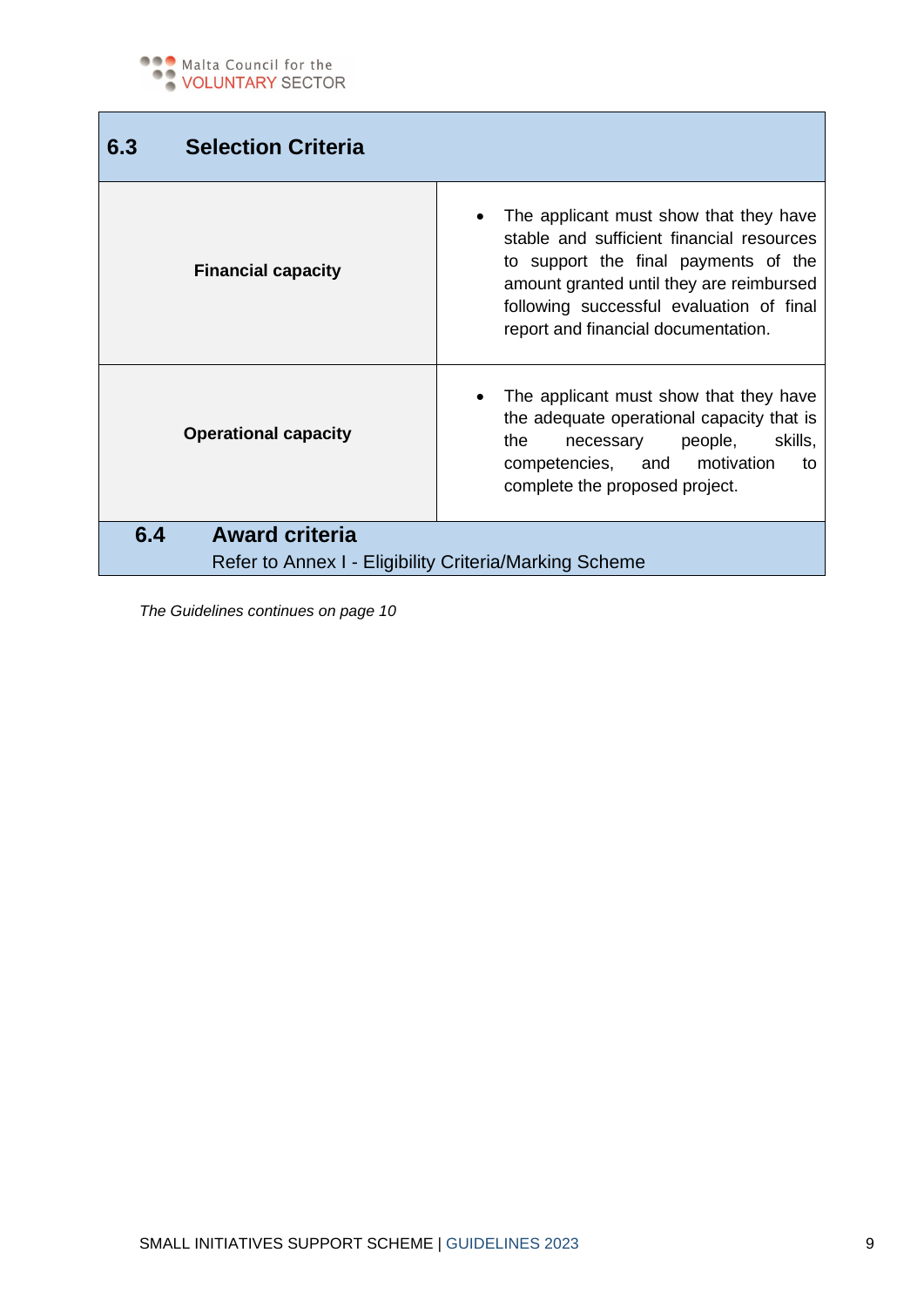

# **7. What are the funding rules?**

| <b>Overview of funding rules</b><br>The budget of the project must be drafted according to the following funding rules: |                                                                                                |                               |                              |                                                                                                                                             |                                                                                                                                                                                                                      |
|-------------------------------------------------------------------------------------------------------------------------|------------------------------------------------------------------------------------------------|-------------------------------|------------------------------|---------------------------------------------------------------------------------------------------------------------------------------------|----------------------------------------------------------------------------------------------------------------------------------------------------------------------------------------------------------------------|
|                                                                                                                         | <b>Eligible costs</b>                                                                          | <b>Financing</b><br>mechanism | Amount                       | <b>Rule of</b><br>allocation                                                                                                                | <b>Reporting</b><br>obligations                                                                                                                                                                                      |
| <b>Activity costs</b>                                                                                                   | Any cost directly<br>linked to the<br>implementation<br>of the project.                        | Lump sum                      | 100%<br>of eligible<br>costs | Provided that it is<br>consistent with<br>the budget<br>presented in this<br>e-application.                                                 | Full justification of<br>the costs incurred<br>(including<br>quotations where<br>applicable),<br>original invoices,<br>cash sales and<br>VAT receipts.<br>Achievements to<br>be described in<br>final report.        |
| <b>Costs for</b><br>additional<br>dissemination<br>and<br>exploitation<br>of results                                    | Costs linked to<br>additional<br>dissemination<br>and exploitation<br>of project's<br>results. | Lump sum                      | 100%<br>of eligible<br>costs | Conditional:<br>additional<br>dissemination<br>and exploitation<br>activities must be<br>clearly outlined<br>in the e-<br>application form. | Full justification of<br>the costs incurred<br>(including<br>quotations where<br>applicable),<br>original invoices,<br>cash sales and<br><b>VAT receipts.</b><br>Achievements to<br>be described in<br>final report. |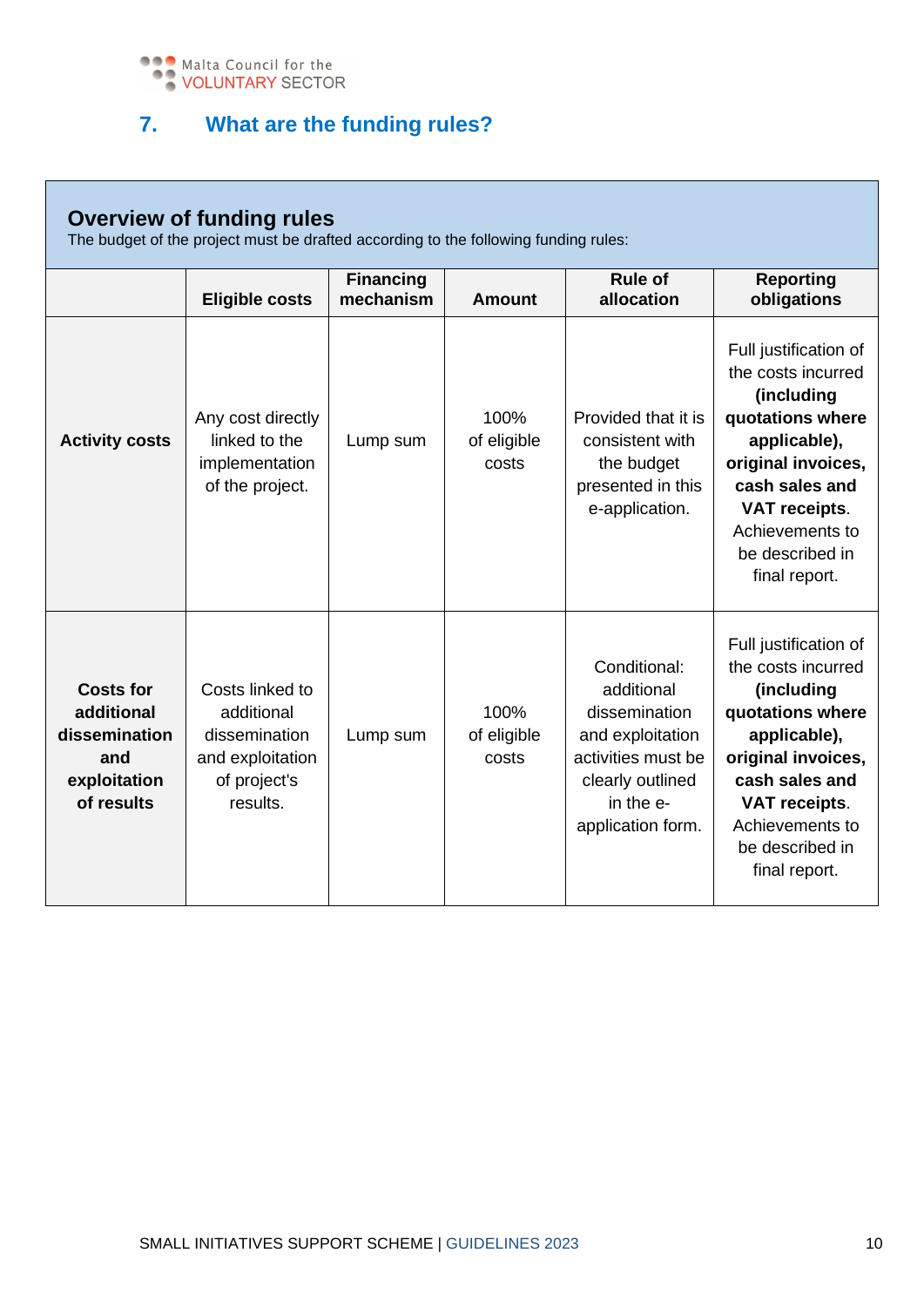

# **8. How to develop a good project?**

The 'Eligibility Criteria/Marking Scheme' table on page 7/8/9 lists the criteria against which the quality of a project will be assessed.

*A brief advice to help you develop a good project:*

#### **8.1 Quality of project design**

#### **a. Quality of the preparation phase**

The preparation phase is of crucial importance for the success of a project. During this phase, the organisation should choose and commonly agree on a **theme** relevant to the organisation itself and to the local community. They should look at creating a well-structured programme of the activities by presenting a timetable, including working methods and the benefits of their project for the local community.

#### **b. Quality of the activity programme**

The activity programme should be linked to the objectives of the project, to the project outcomes and it should be clearly defined, realistic and balanced.

#### **c. Quality of the marketing of the programme**

The marketing programme should be linked to the activity programme and each activity should be communicated to the target population of the project and if possible, to the general public.

#### **d. Quality of project content and methodology**

#### • **Theme of the project**

The project should have a clearly identified theme and should reflect the interests and needs of participants. Some examples of potential project themes are art and culture, social exclusion, environment, heritage protection, youth information, European awareness, rural/urban development, health in the community, antiracism/xenophobia, disability, support for the elderly, homelessness, migrants, equal opportunities, peer education, unemployment, sports, leisure, media and communications, etc. The theme has to be translated into concrete activities/outcomes.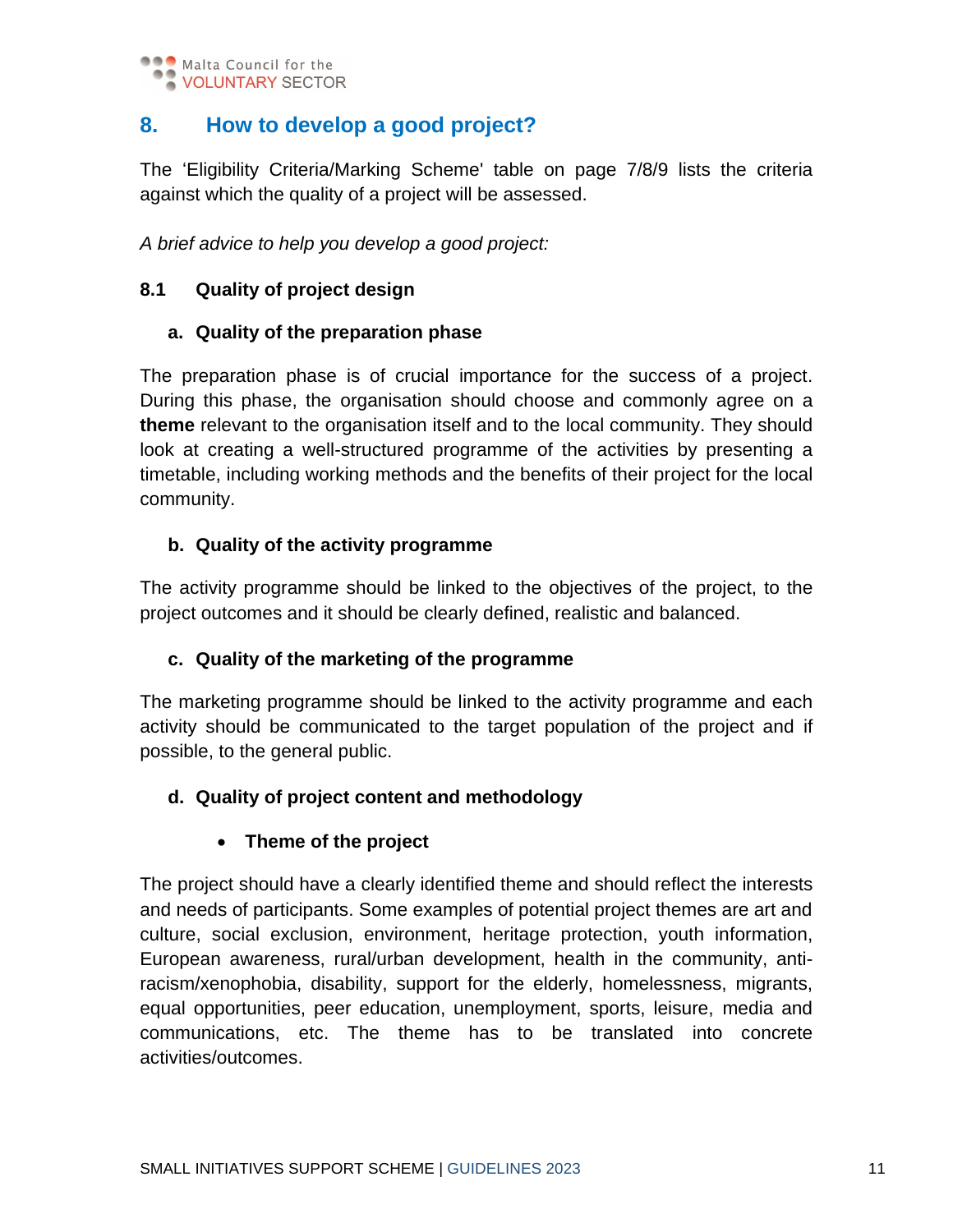

#### • **Innovative creativity and entrepreneurship**

Within the context of SIS scheme, the accent is put on promotion of innovative elements in the project. The project should aim at introducing, implementing, and promoting innovative approaches. These innovative aspects may be related to the content and objectives of the activity, the involvement of promoters from different backgrounds, creative and unexplored ways of solving problems related to the community, experimentation with new methodologies and project formats or dissemination of the project results. The project should not be a continuation, repetition or extension of a project that was previously supported by the SIS scheme.

#### • **Active involvement of participants in the project**

The activity programme and working methods should aim to have an impact on the members of the organisation and on the Maltese community. The project should engage the active involvements of the members of the organisation and Maltese citizens possibly identified as target population of the activity. Participants should also be actively involved in the preparation and evaluation phases of the project as one of the project outcomes.

#### **e. Quality of project reach**

#### • **Impact, multiplier effect and follow-up**

The impact of SIS scheme should not be limited to the participants in the activity. Applicants should, as much as possible, involve other people (from the neighbourhood, local area, etc.) in the Activity.

#### • **Visibility of the project/ Visibility of the Scheme**

Promoters should reflect together on measures aimed at enhancing the visibility of their project and the visibility of the SIS Scheme. The creativity of applicants in offering additional potential whilst disseminating information about the planned activity, and the opportunities offered by the SIS Scheme will be highly scored in the evaluation process. Visibility measures mainly occur before and during the implementation of the initiative. Such measures can be divided into two broad categories: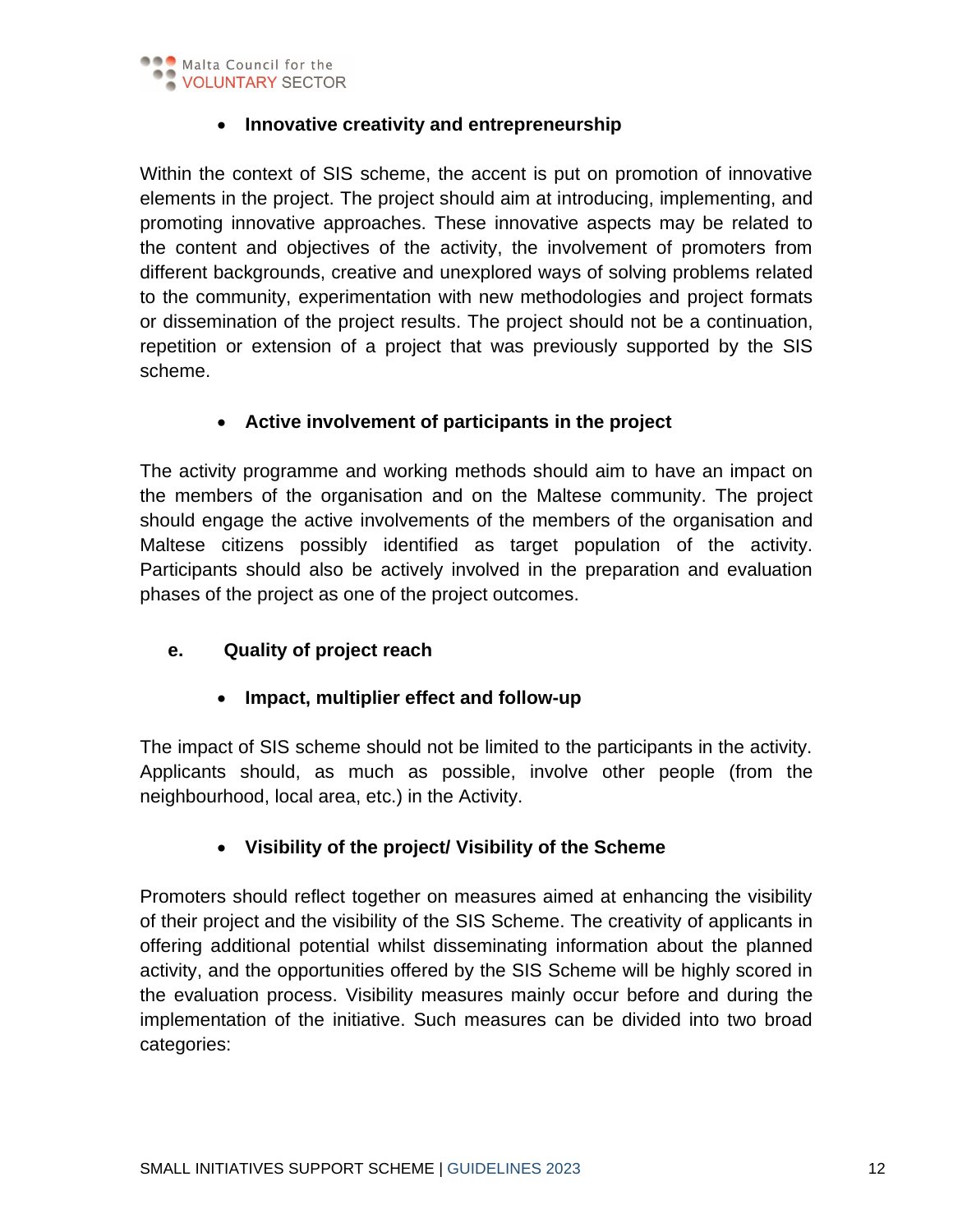

#### • **Visibility of the project**

Beneficiaries and participants should 'publicise' the project - as well as its aims and objectives. In order to raise awareness of the project the beneficiary could for example develop information material; send a mail shot or SMS mailing; prepare posters, stickers, promotional items (t-shirts, caps, pens, etc.); invite journalists to observe; issue 'press releases' or write articles for local papers, develop websites or newsletters; engage in social network activities such as creating a Facebook page; create an e-group, a web space, a photo-gallery or blog on the Internet.

#### • **Visibility of the Small Initiatives Support Scheme**

The compulsory use of the official logos of the SIS Scheme and MCVS should be included in all the project material used for communication purposes (internal and external).

The communication objectives should include a description of the multiplier effect of the Small Initiatives Support Scheme on the Maltese society whilst also outlining the opportunities offered by the Malta Council for the Voluntary Sector through the Scheme.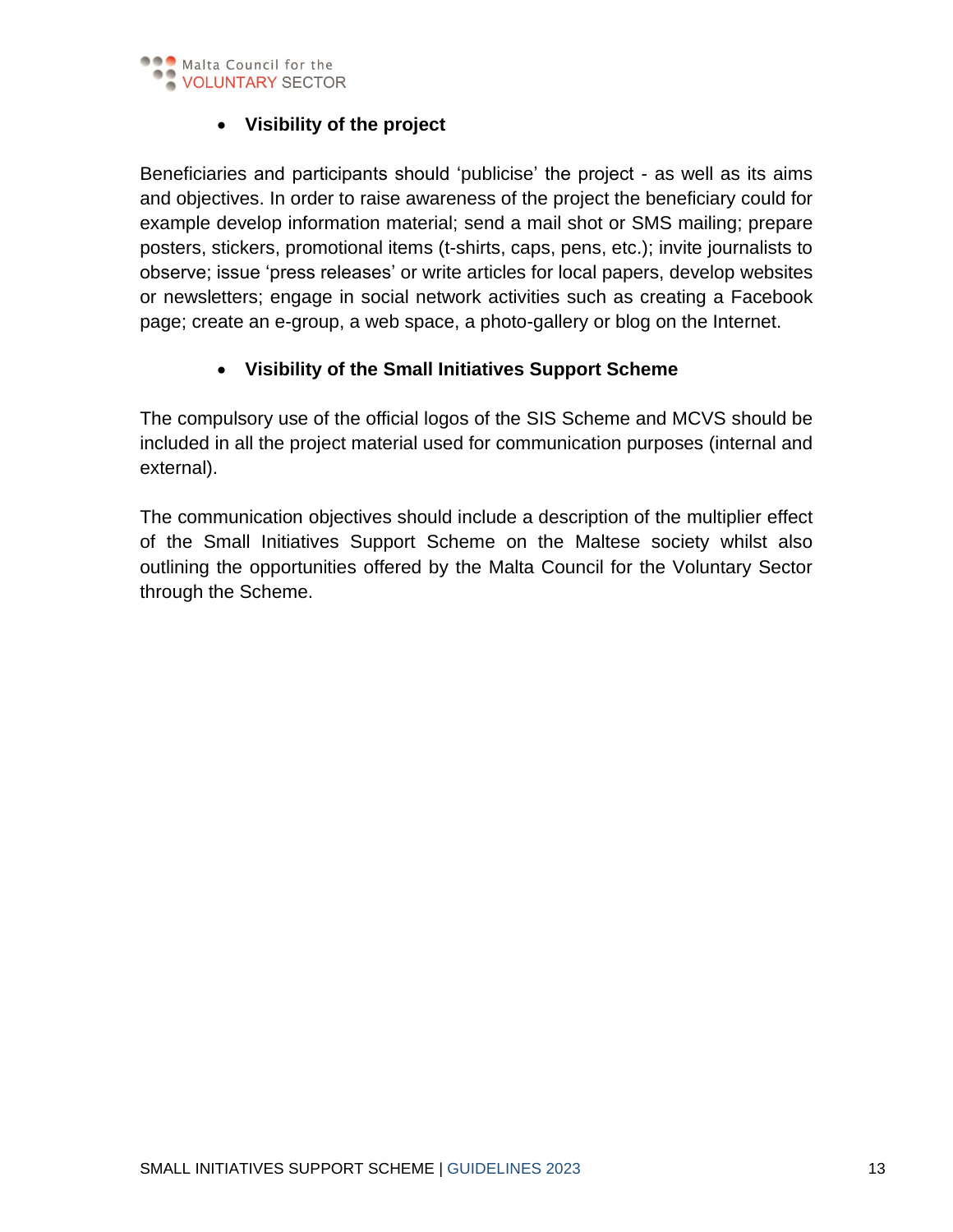

## **PART C**

## **INFORMATION FOR APPLICANTS**

**All applicants who intend to submit a project to be considered for financial support from the Malta Council for the Voluntary Sector – Small Initiatives Support Scheme are invited to carefully read this section.** 

# **9. How to submit a Small Initiatives Support Scheme (SIS) project?**

To submit a project proposal under the SIS Scheme you must follow these three steps:

- 1. Check that your project complies with the Scheme criteria.
- 2. Check that you present an accurate budget proposal.
- 3. Fill in and submit your e-application form without leaving any missing Annexes that are required.

#### **9.1 Check compliance with the Scheme criteria**

As an applicant and potential beneficiary, you must verify and ensure that your project meets the eligibility criteria; does not include any exclusion criteria; is aligned to the selection criteria and outlines the award criteria.

#### **a. Eligibility criteria**

The eligibility criteria relate to the project type, the target group and the conditions for submitting a grant request under the SIS Scheme. If your project does not meet the eligibility criteria, it will be rejected without being further evaluated (as stated in Annex 1 – Eligibility Criteria/Marking Scheme). To be deemed eligible, your project must meet all the eligibility criteria. For details of the eligibility criteria please consult Part B of this Guide.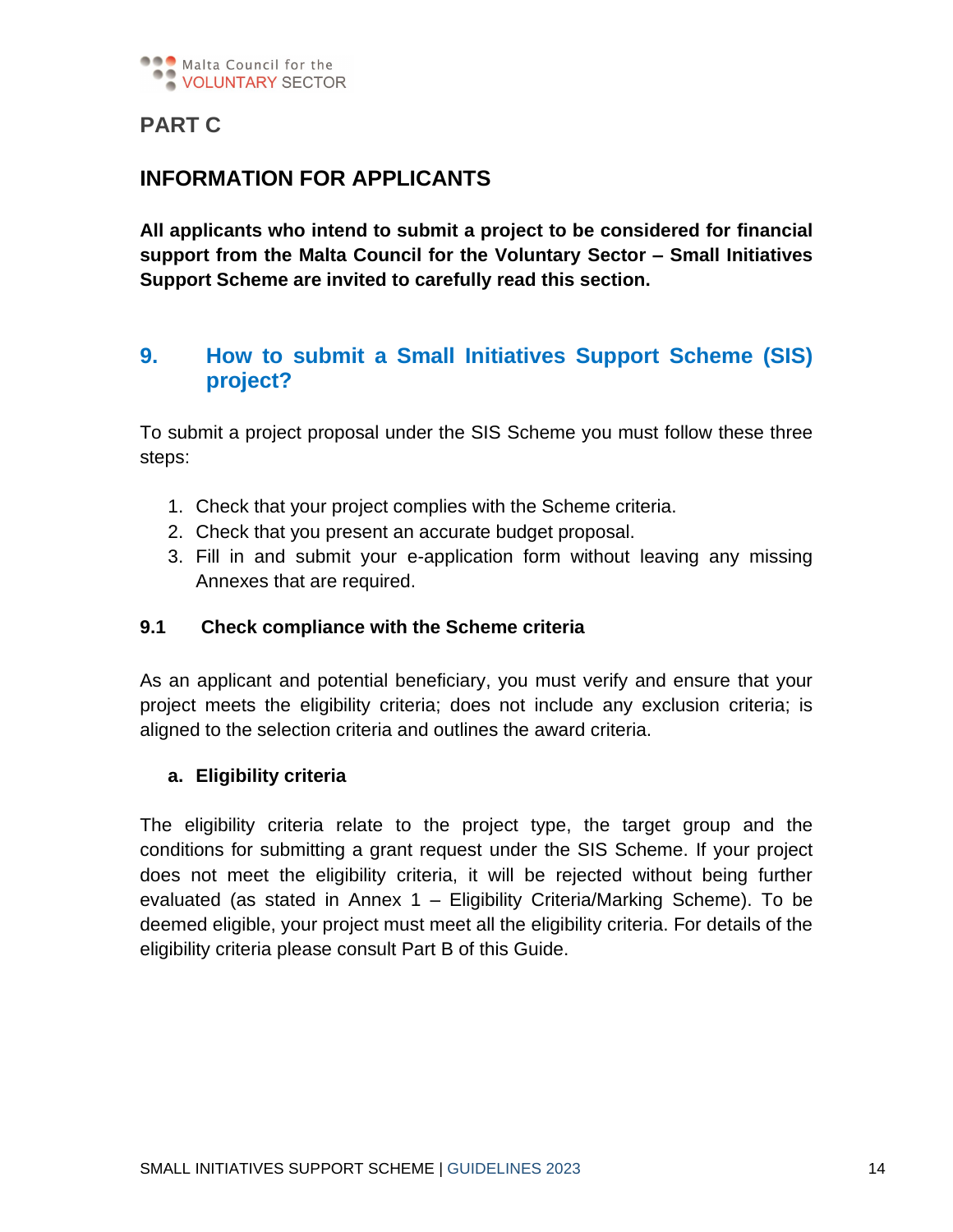

#### **b. Exclusion criteria**

Applicants will be excluded from participating in the SIS Scheme if they are in any of the following situations:

- They are bankrupt or being wound up.
- They are having their affairs administered by the courts, and/or have entered into an arrangement with creditors, and/or have suspended business activities, and/or are the subject of proceedings concerning those matters, and/or are in any analogous situation arising from a similar procedure provided for in national legislation or regulations.
- They are under investigation by the Commissioner for Voluntary Organisations.
- They have been convicted of an offence concerning their professional conduct by a judgment which has the force of *res judicata*.
- They have been quilty of grave professional misconduct proven by any means which the contracting authority can justify.
- They have not fulfilled obligations relating to the payment of social security contributions or the payment of taxes in accordance with the legal provisions of the country in which they are established or with those of the country of the contracting authority.
- They have been the subject of a judgment which has the force of *res judicata* for fraud, corruption, involvement in a criminal organisation or any other illegal activity detrimental to the MCVS's financial interests.
- They are following another procurement disciplinary procedure or grant award procedure financed by the MCVS or any other Government Agency; they have been declared to be in serious breach of contract for failure to comply with their contractual obligations.

Applicants will not be granted financial assistance if, on the date of the signing of the grant award, they:

- Are subject to a conflict of interests.
- Are guilty of misrepresentation in supplying the information required by the contracting authority as a condition of participation in the grant award procedure or fail to supply this information.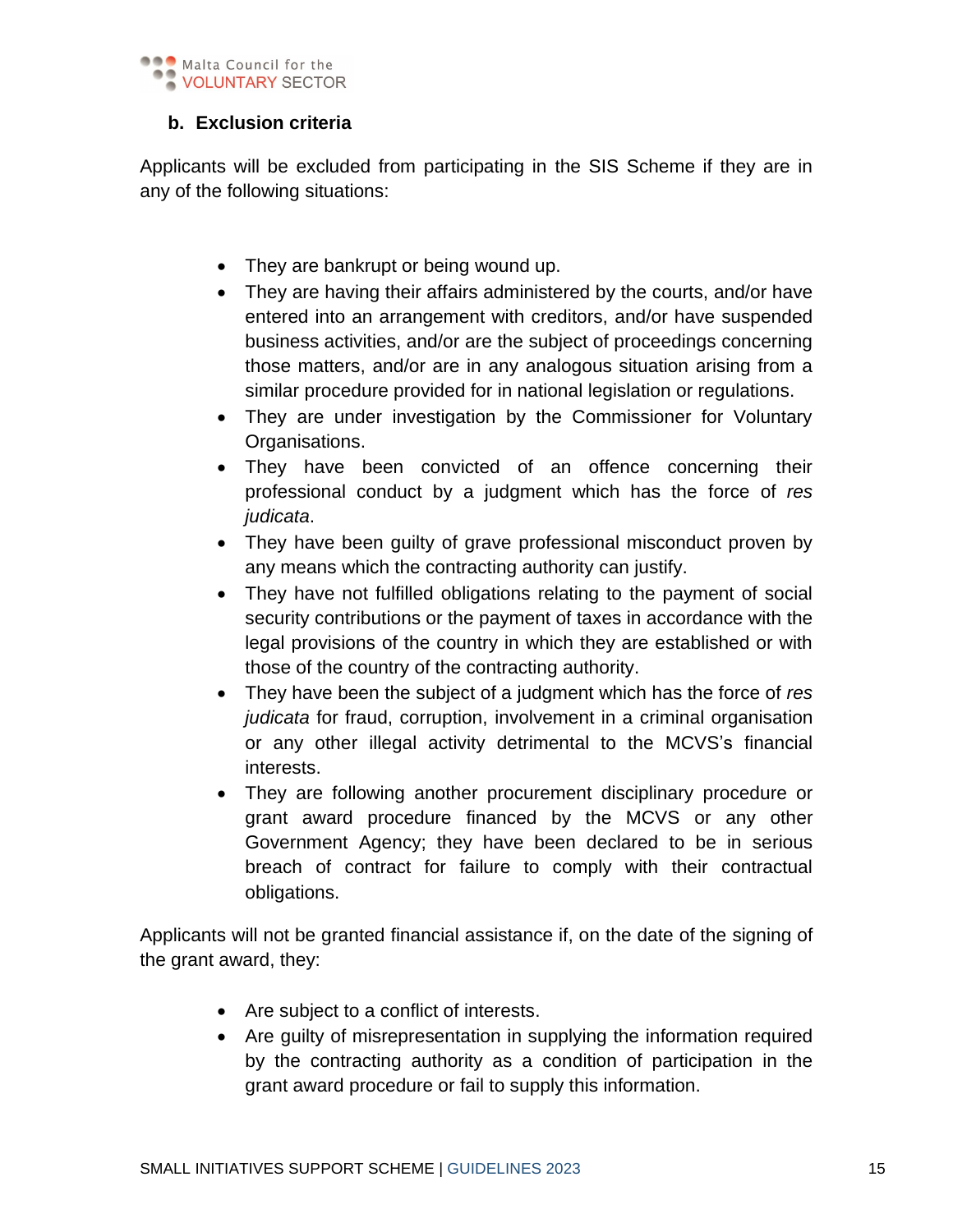

#### **c. Selection criteria**

The selection criteria enable the External Evaluators to assess the applicant's financial and operational capacity to complete the proposed project.

#### **d. Operational capacity**

This means that the applicant must show that they have the adequate operational capacity that is the necessary people, skills, competencies, and motivation to complete the proposed project. This constitutes a specific section of the eapplication form.

#### **e. The applicant must submit with the e-application**

A copy of the **bank statements of the organisation's main account** as of the last month prior to the opening of the call (May bank statement). The bank statement shall clearly indicate the name of the Voluntary Organisation, date and balance as on the end of month of the indicated month. The account presented shall be the same account presented to the Commissioner for the Voluntary Organisations in the organisation's Financial Returns to the same Commissioner. If the Voluntary Organisation does not have a bank account by the deadline of the SIS 2023 call, they will automatically be deemed ineligible.

#### **f. Award criteria**

The award criteria are indicators/outcomes that allow the External Evaluators to evaluate the quality of projects submitted for grants. Based on these criteria, grants will be awarded to those projects which are maximising and aligned to the overarching objectives of the SIS Scheme.

The award criteria indicated in Part B of these guidelines describe exactly which elements will be taken into consideration to assess the quality of the project.

#### **9.2 Check the financial conditions**

#### **a. Types of grants**

The grant under the SIS Scheme is of a lump sum (fixed amounts) approach. 60% of the contracted grant will be given to the beneficiary on signing of the agreement, 20% will be given on the submission and verification of a satisfactory interim report and the final balance of 20% will be given to the beneficiary on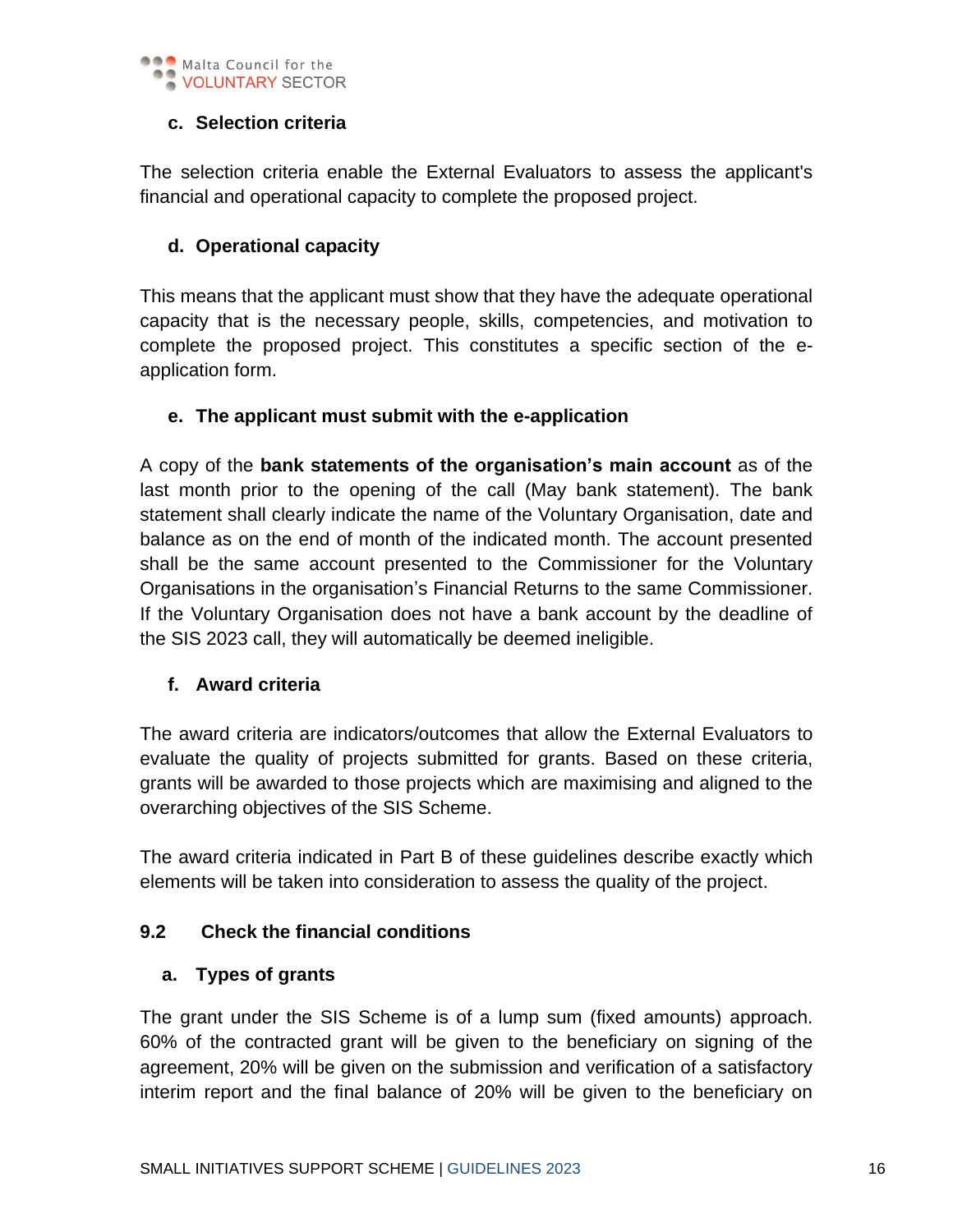

closure of the project with submission of a satisfactory final report, and after verification of receipts of declared expenditure and other relevant documentation is verified.

#### **b. Co-financing**

Co-financing implies that the SIS Scheme grant may not finance the entire costs of the project because the total sum requested is greater than the maximum possible fund allocation by the SIS Scheme. In this case the applicant may complement the sum granted through the voluntary organisation's own financial resources or by seeking private assistance.

Contributions in kind are considered an eligible source of co-financing. The value calculated for such contributions must not exceed:

- The costs borne and duly supported by accounting documents of the third parties who made these contributions to the beneficiary free of charge but bear the corresponding costs.
- The costs generally accepted on the market in question for the type of contribution concerned when no costs are borne.

#### **c. No double-financing**

A project supported under the SIS Scheme may not be in receipt of any other Government or European Union funding.

To avoid the risk of double-financing, the applicant must indicate in the relevant section of the e-application form, the sources and the amounts of any other funding received or applied for in the same financial year.

#### **9.3 Fill in and submit the e-application form**

Once an applicant assumes the role of coordinator, the applicant must submit to the SIS Project Selection Committee a single e-application for the whole project on behalf of all the promoters. If the e-application is positively assessed and selected, the applicant will be the beneficiary of a single grant agreement proposed by the SIS Scheme for the funding of the project.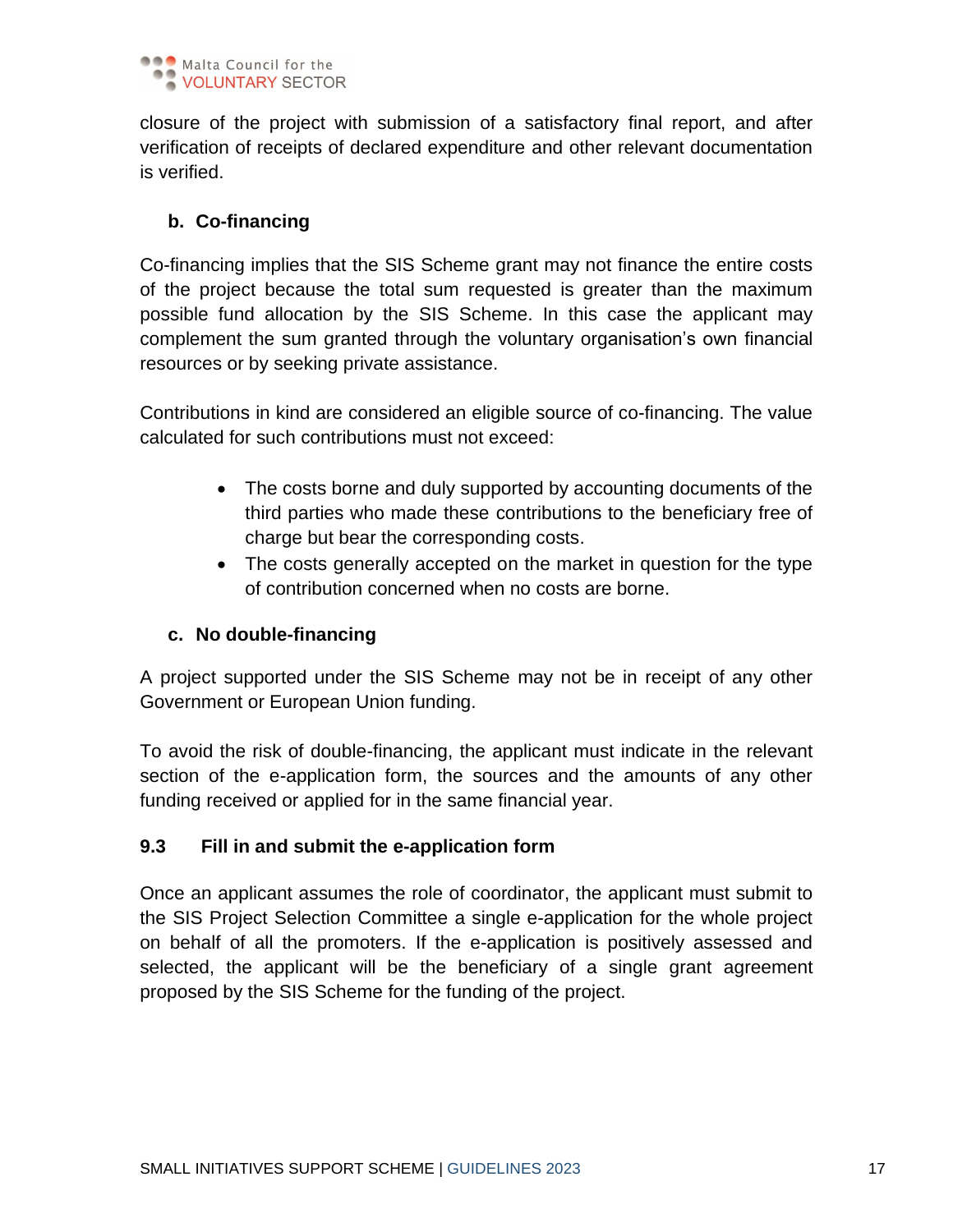

#### **a. E-application procedure**

The eligibility criteria to be met regarding the procedure to be followed for the submission of a project are described in Part B of these guidelines. Furthermore, the applicants must respect the provisions described below.

An e-application will be accepted only if:

- 1. Submitted via the correct e-application form which is completed in full.
- 2. It shows a budget in conformity with these guidelines.
- 3. It is submitted by the stipulated deadline.

#### *Please note that not more than one project can be submitted by the same applicant organisation.*

#### **b. Use the official e-application form**

E-applications must be submitted only through the following link: **[www.vofunding.org.mt](http://www.vofunding.org.mt/)**

#### **c. Provide proof of your legal status**

The *successful* applicants must be enrolled and compliant with the Commissioner for the Voluntary Sector.

#### **d. Estimated budget**

E-applications must include a detailed estimated budget (included in the eapplication form) in which all prices are given in Euros  $(\epsilon)$ .

Any e-application which exceeds the maximum limits will not be automatically excluded but will be scaled down within the limits set by the guidelines.

#### *No changes can be made after the e-application has been submitted.*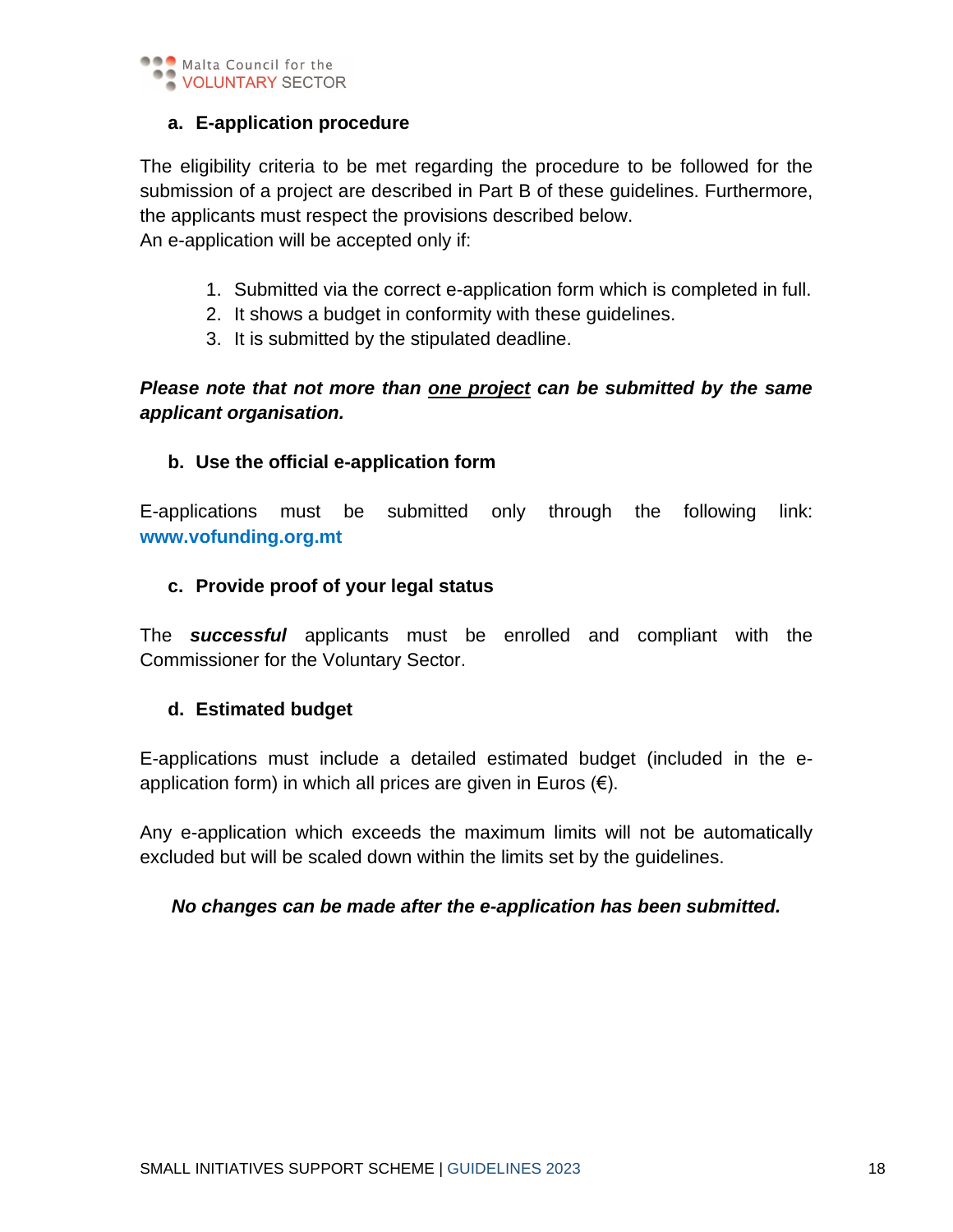# **10. What happens once the e-application is submitted?**

All e-applications received by the SIS Project Selection Committee will undergo an evaluation and selection procedure.

#### **10.1 The evaluation and selection procedure**

The selection of e-applications is as follows:

- 1. All e-applications are checked against the eligibility criteria, the selection criteria, and the exclusion criteria.
- 2. Those e-applications which have successfully passed these checks are evaluated by two independent external evaluators and ranked accordingly, by taking the average of both marks.
- 3. In case of a 15% or more variant between the final marks of the two External Evaluators, a third External Evaluator shall be asked to evaluate the project e-application. In the case of a third evaluator, the two nearest marks are taken for average purpose and the third (furthest) mark is discarded.
- 4. For a project to be considered for financial support a minimum benchmark of 65% marks is to be achieved.

## *The process is described in Annex I titled Eligibility Criteria/Marking Scheme.*

#### **10.2 Decision**

Once the evaluation is completed, the Fund Officer prepares a ranking list in order of final mark of each project according to the final mark issued by External Evaluators.

The SIS Project Selection Committee shall endorse the ranking list and decides on the projects to be granted funding, based on the ranking order list and the budget available. The SIS Project Selection Committee's decision is final and indisputable.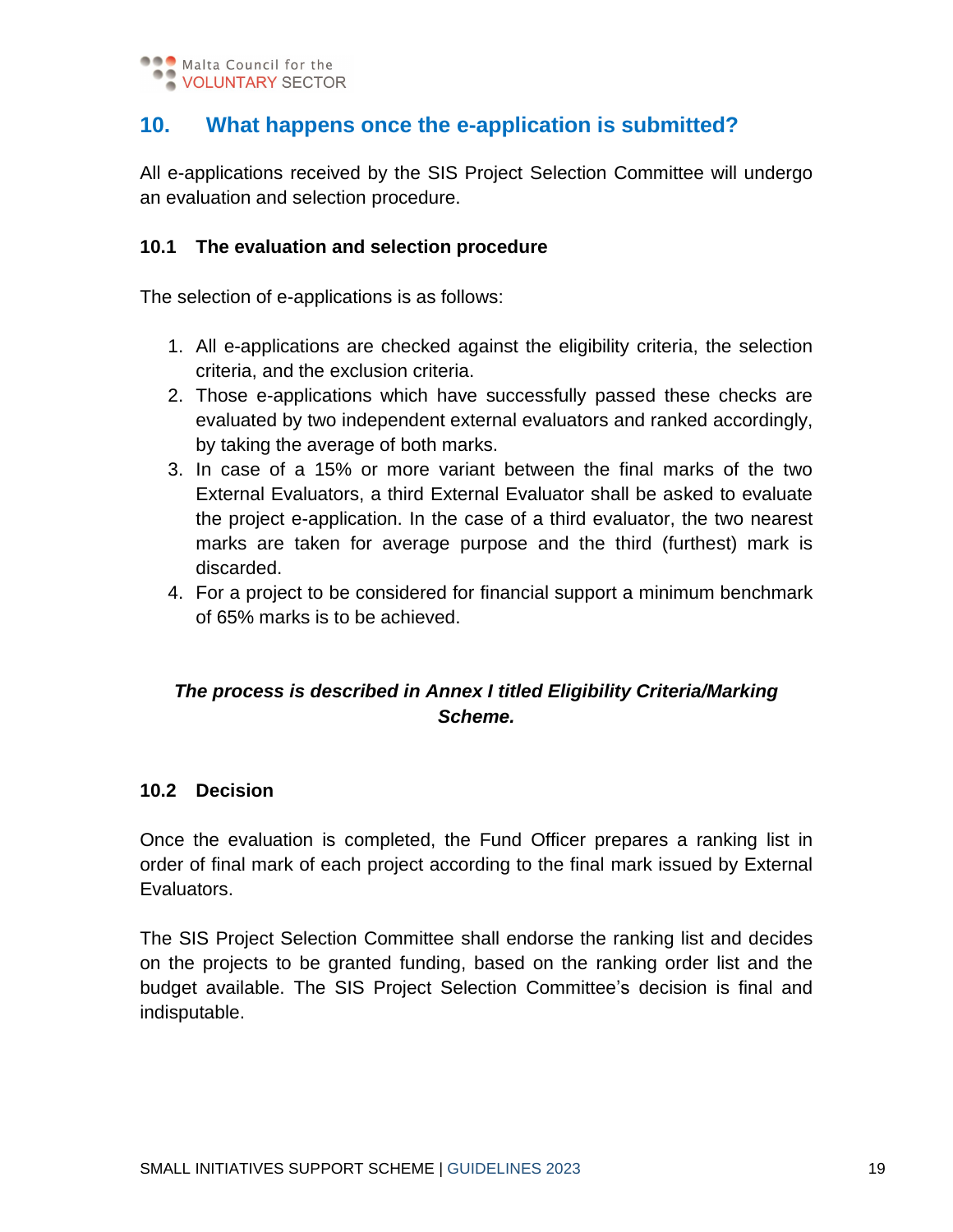

#### **10.3 Notification of award decisions**

Applicants should be notified with the results and these will be available also online on www.maltacvs.org. All successful applicants will be informed in writing.

#### **10.4 Appeal**

Unsuccessful applicants have a right to appeal within five working days of the issue of the official results on the funding portal. An Appeals Board shall be appointed by the the SIS Project Selection Committee to decide on the appeals. The decision of the Appeals Board is final and indisputable.

## **11. What happens if your e-application is approved?**

#### **11.1 Grant agreement**

In the event of definitive approval by the SIS Project Selection Committee, a grant agreement is drawn up between the Malta Council for the Voluntary Sector and the beneficiary. The agreement is drawn up in Euros  $(\epsilon)$  with the details of the conditions and funding amount. The grant decision is a unilateral act awarding a subsidy to a beneficiary.

For projects approved by the SIS Project Selection Committee, it is intended that beneficiaries should receive the agreements for signature by the first quarter of 2022. This agreement must be signed and returned to the Malta Council for the Voluntary Sector. The Malta Council for the Voluntary Sector will be the last party to sign.

#### **11.2 Grant amount**

Acceptance of an e-application does not necessarily constitute an undertaking to award funding equal to the amount requested by the applicant (this funding could be reduced).

The awarding of a grant does not establish an entitlement for subsequent years.

It should be noted that the grant amount foreseen by the agreement is to be considered as a maximum which cannot be increased in any circumstances.

Furthermore, the amount allocated may not exceed the amount requested.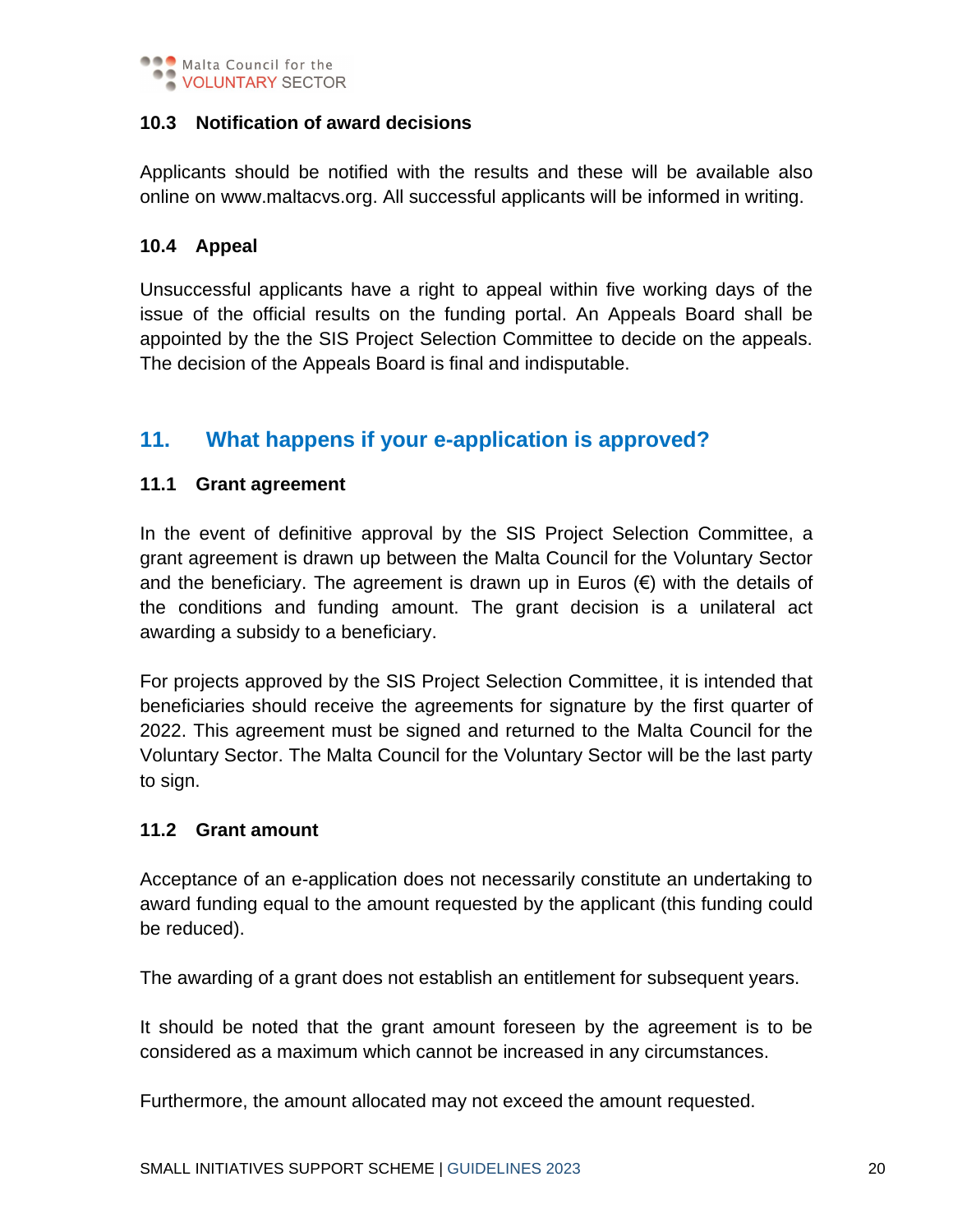

#### **11.3 Eligible costs**

In order to be eligible under this SIS Scheme, costs must be:

- Necessary for the implementation of the project.
- Included in the provisional budget attached to the agreement.
- Consistent with the principles of sound financial management, in terms of value for money and cost-effectiveness.
- Incurred during the lifetime of the project as defined in the agreement.
- Truly and actually incurred by the beneficiary.
- Recorded in the beneficiary's accounts in accordance with applicable accounting principles.
- Deposited in a standalone account.
- Declared in accordance with the requirements of the applicable tax and social security legislation.
- Identifiable and verifiable and be backed up by original supporting documents.

#### **11.3.1 Eligible direct costs**

Eligible direct costs are costs which, with due regard for the conditions of eligibility set out above, are identifiable as specific costs directly linked to the performance of the project and which can therefore be booked to it directly.

- **Staff costs** are eligible but are limited to a **maximum of 10% of the allocated total direct cost** (only applicable for Project Management). Staff costs may be applicable when:
	- o The VO has staff employed on its payroll
	- $\circ$  If the person is an external provider (not employed with the VO), a VAT receipt must be provided and abide by the public procurement regulations.

If the VO is utilising its own members/ employees beyond Project Management (services), they need to pre inform MCVS and give evidence that the person has competences in the specific area of the deliverable.

- **Hospitality (catering) costs** are eligible but are limited to a **maximum of 10% of the allocated total direct cost**.
- **Marketing costs** such as newspapers, leaflets, posters, banners, roll ups, Facebook, radio, and television advertisements are eligible but are limited to a **maximum of 15% of the allocated total direct cost**.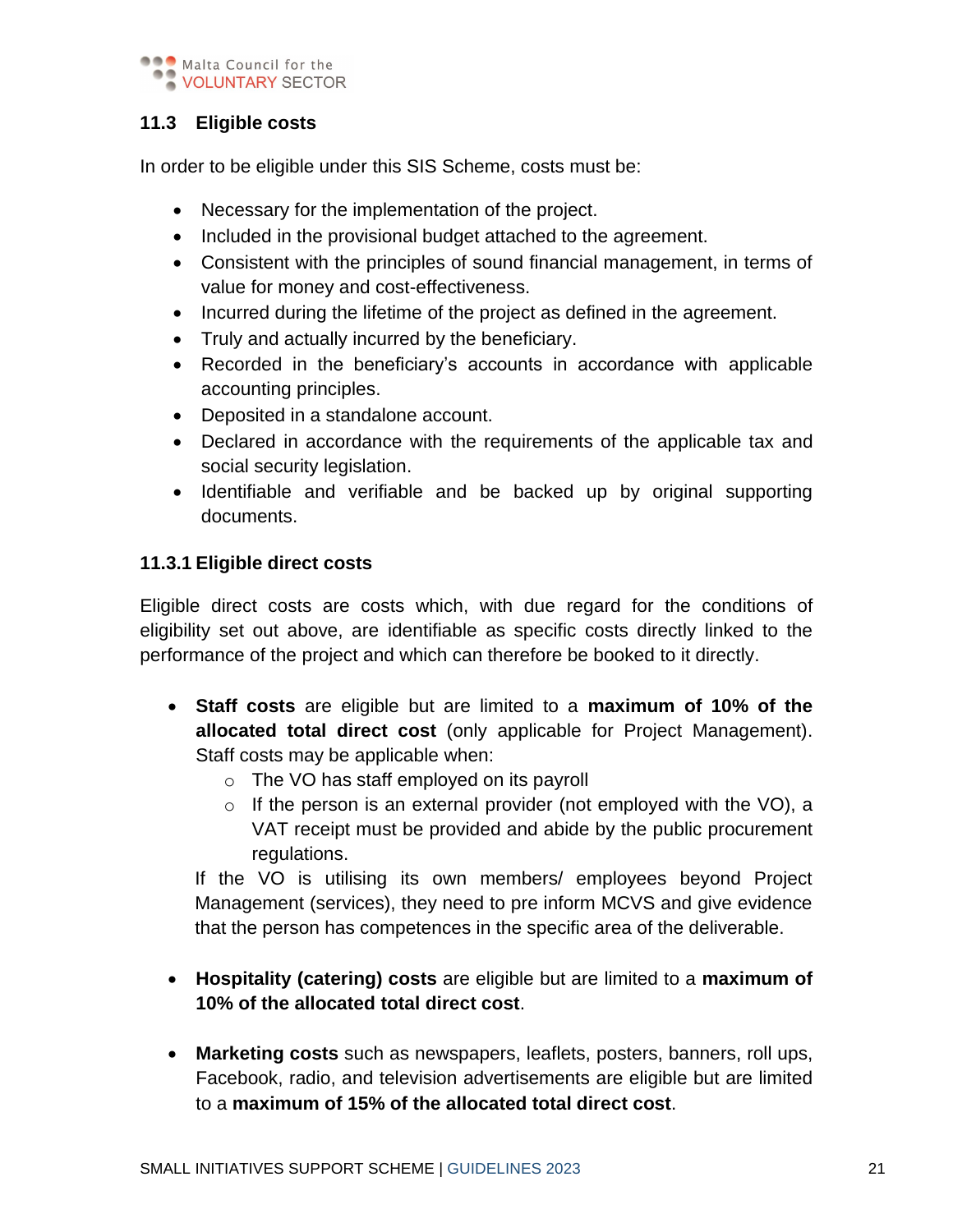

• **Infrastructural costs** are eligible but are limited to a **maximum of 25% of the allocated total direct cost**.

#### **11.3.2 Eligible indirect costs (administrative costs)**

A flat rate amount **not exceeding 5% of the eligible direct costs** of the project is eligible under indirect costs, representing the beneficiary's general administrative costs which can be regarded as chargeable to the project such as postage, photocopying, transport etc. Indirect costs may not include costs already entered under another budget heading.

#### **11.4 Payment procedures with one pre-financing instalment**

The projects supported under the SIS Scheme will be subject to a payment procedure consisting of one pre-financing payment and a final payment/recovery of the balance due, as described below:

#### **a. Pre-financing payment**

A pre-financing payment of 60% will be transferred to the beneficiary within 30 days of the date when the last of the two parties signs the agreement. Prefinancing is intended to provide the beneficiary with a float.

#### **b. Interim Reporting**

An interim payment of 20% will be transferred to the beneficiary within 30 days of the date of the satisfactory delivery of the interim report. The report shall be presented in a typed format either in soft or hard copy.

#### **c. Final Reporting - Payment or recovery of the balance**

- 1. The amount of the final payment to be made to the beneficiary will be established on the basis of the complete final report which is to be submitted within one month following the end date of the project.
- 2. The report shall be presented in a typed format either in soft or hard copy.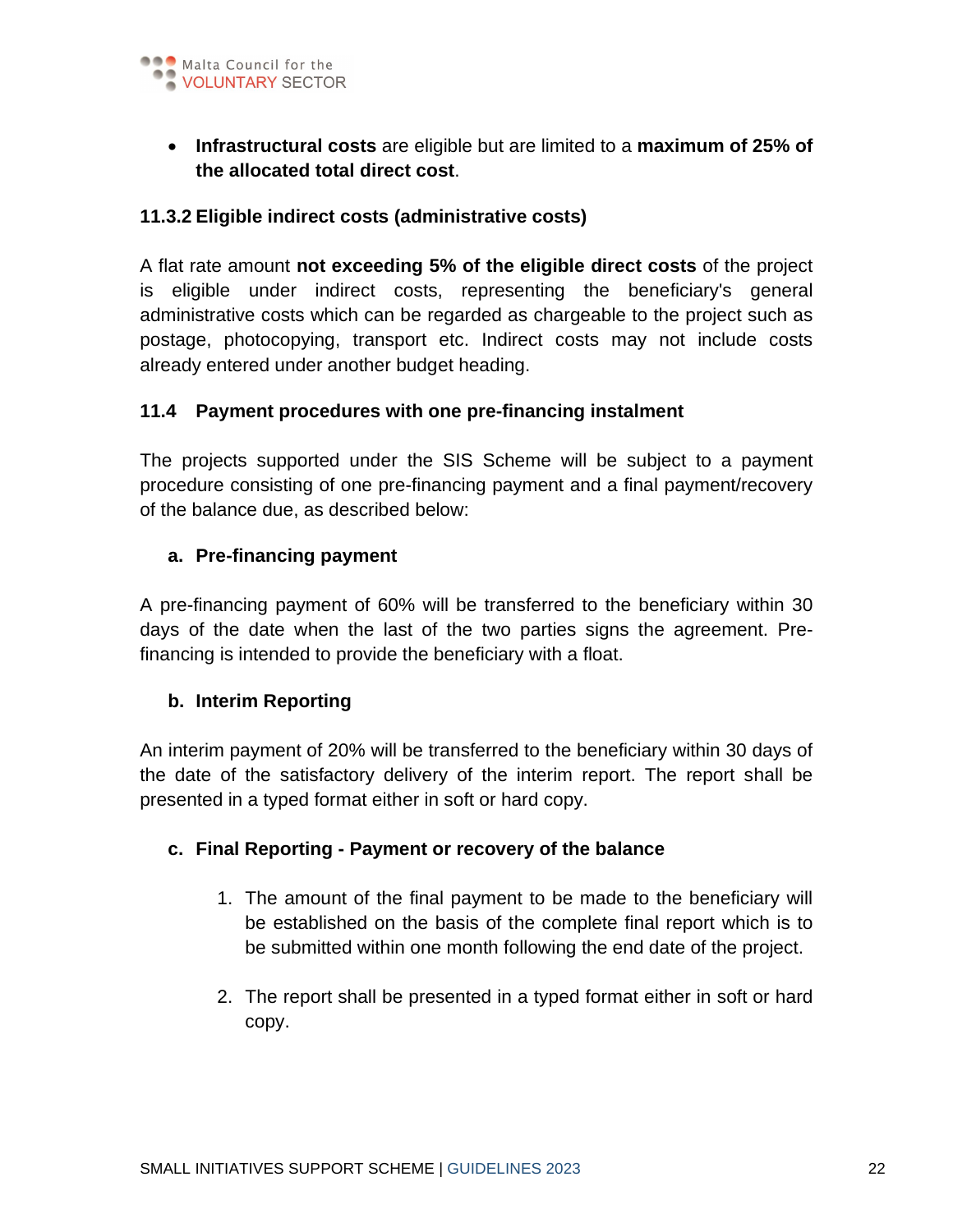

- 3. The beneficiary must provide documents giving evidence that the activities organised with the support of the SIS Scheme funding effectively took place. These shall include:
	- i. A final report on the implementation of the project.
	- ii. A final detailed financial statement of eligible costs actually incurred, following the structure of the estimated budget, which justifies the funding requested expressed as a percentage of the eligible costs actually incurred.
	- iii. A full summary statement of the actual receipts and expenditure of the project.
	- iv. Full justification of the costs incurred (including quotations where applicable), original invoices, cash sales and VAT receipts.
	- v. Achievements to be described in final report.
- 4. If the eligible costs actually incurred by the beneficiary during the project are lower than the pre-financing payment, the beneficiary will be required to refund excess amounts already transferred under the pre-financing payments.

# **12. Other main contractual provisions**

#### **12.1 Non retroactivity**

- 1. No grant may be awarded retrospectively for projects already completed.
- 2. Expenditure eligible for financing may not have been incurred prior to the date of commencement of the project on the e-application form.
- 3. A grant may be awarded for a project which has already begun following the publication of the results and only where the applicant can demonstrate the need to start the project before the agreement has been signed.
- 4. Starting the project before signing the grant agreement is done at the risk of the beneficiary.

#### **12.2 Finance, Sub-contracting, and award of procurement contract**

1. In all cases beneficiaries shall abide fully with Public Procurement Regulations.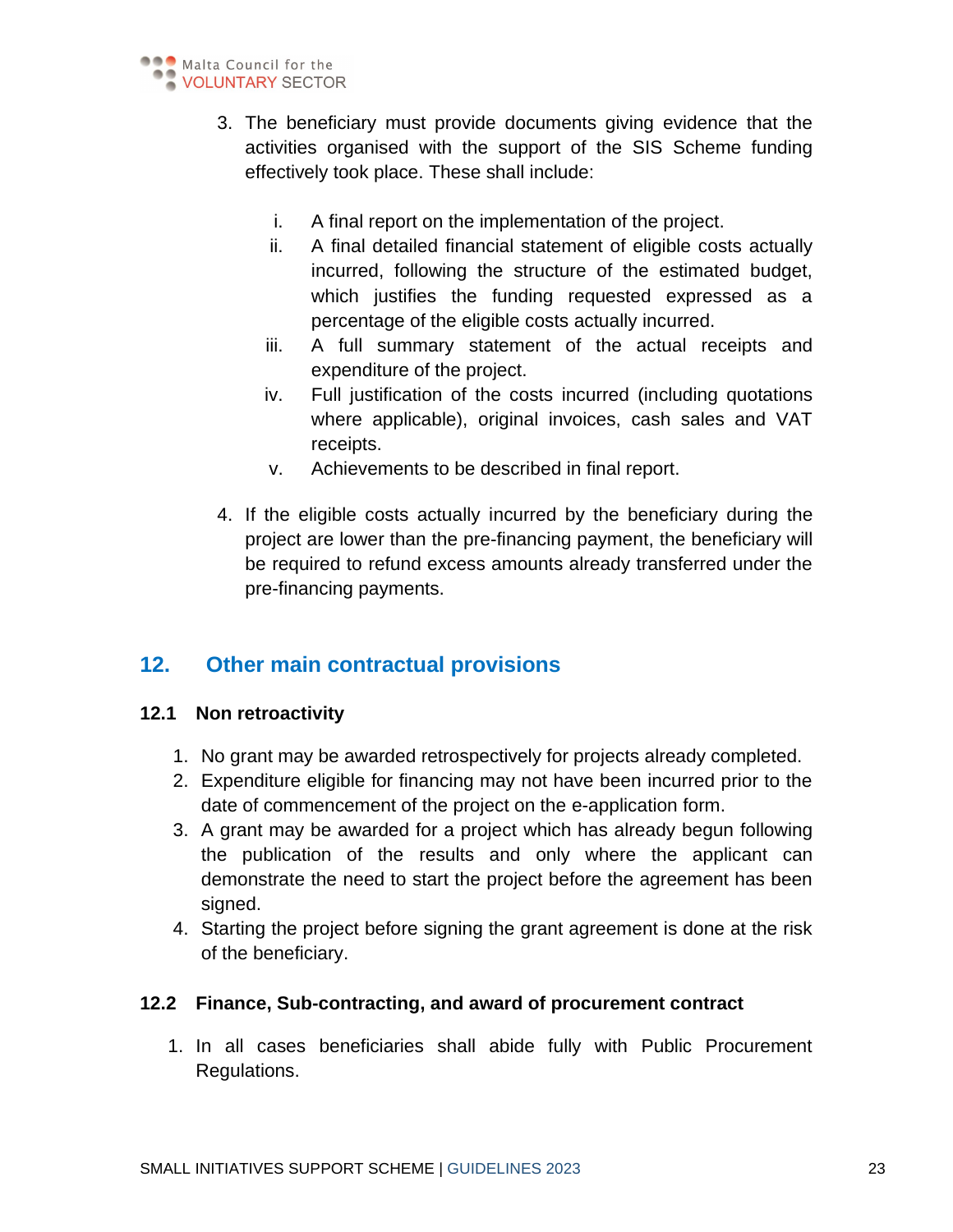

- 2. In all cases the beneficiaries are obliged to allocate a specific bank account.
- 3. In those cases where the implementation of the project requires subcontracting or the award of procurement contracts, beneficiaries of grants shall award the contract to the tender offering best value for money, that is to say, to the tender offering the best price-quality ratio, while taking care to avoid any conflict of interest.

#### **12.3 Applicable Procurement Regulations**

When undergoing the project under the SIS Scheme, beneficiaries must abide with the procurement thresholds and relevant requirements so as to guarantee transparency and accountability as per table hereunder.

- 1. Grant beneficiaries are obliged to abide by the Procurement Thresholds and Procedures for Public listed hereunder.
- 2. In the case of Direct Orders (under €500 exclusive of VAT) the beneficiary may only utilise this for a total of €1,000 (exclusive of VAT).
- 3. Repetitions of Direct Orders for identical supplies/works/services should be avoided.
- 4. Division of Direct Orders to bypass thresholds are strictly prohibited.
- 5. If the service/item costs between €501 and €4,999, the beneficiaries are requested to submit **a minimum of 3 quotations, as per Public Procurement Procedures**.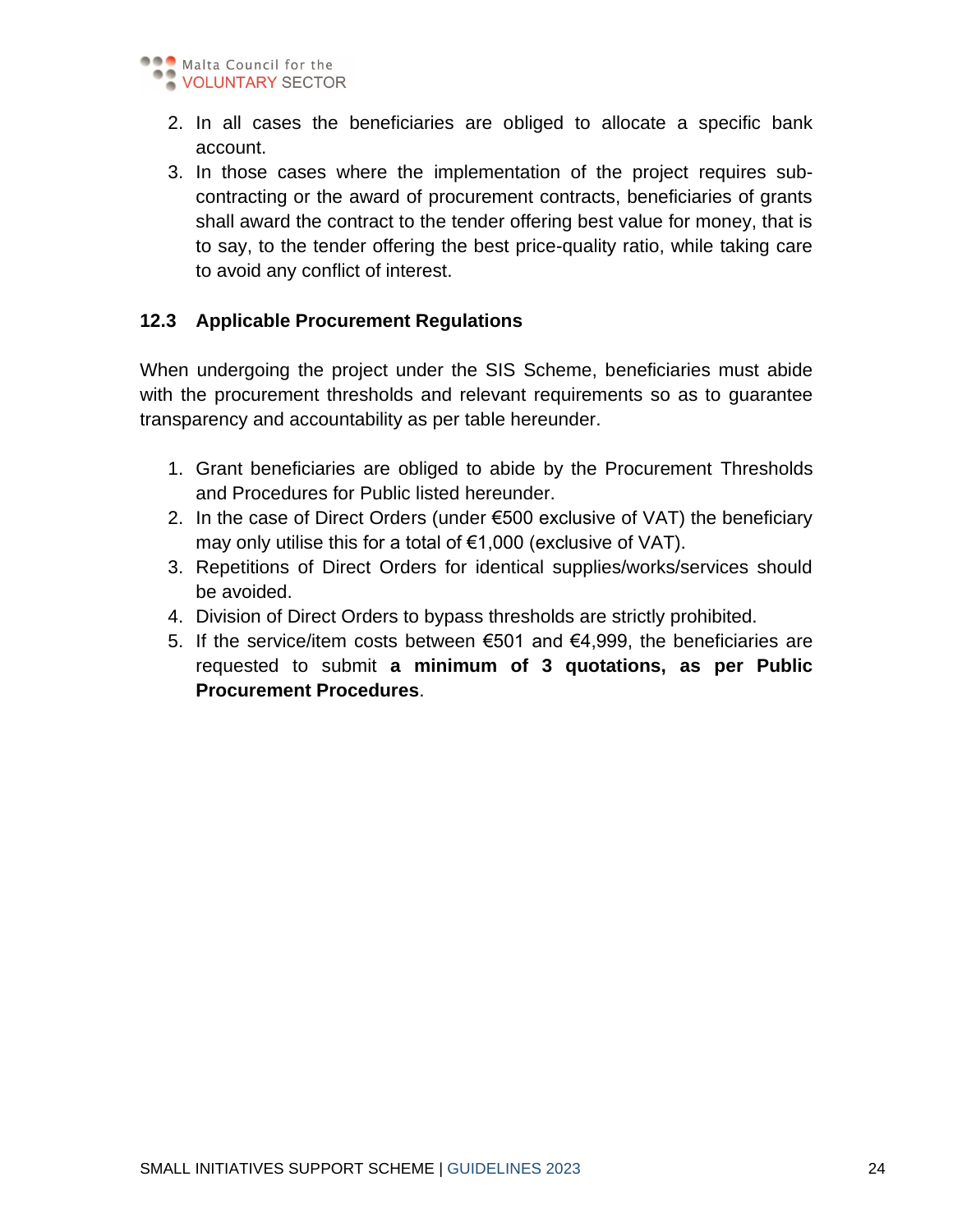| <b>PROCUREMENT PROCEDURES</b><br><b>SUPPLIES &amp; SERVICES</b> |                     |                                           |  |
|-----------------------------------------------------------------|---------------------|-------------------------------------------|--|
| <b>RANGES</b>                                                   | <b>MADE THROUGH</b> | <b>REQUIREMENTS</b>                       |  |
| <b>Under</b><br><b>EUR 500</b>                                  | <b>Direct Order</b> | <b>Justification for Direct Order</b>     |  |
| EUR $501 -$                                                     | <b>Request for</b>  | Call for Quotes - Minimum of 3 quotations |  |
| <b>EUR 5,000</b>                                                | Quotations          | Publication not mandatory                 |  |
|                                                                 |                     | Call for Quotes - Minimum of 3 quotations |  |
|                                                                 |                     | Publication of call for quotes mandatory  |  |
| <b>EUR <math>5,000 -</math></b>                                 | Published call for  | <b>Internal Evaluation of Quotes</b>      |  |
| <b>EUR 9,999</b>                                                | Quotations          | Notification of results to bidders        |  |
|                                                                 |                     | Agreement/Contract with successful bidder |  |

#### *NOTE: ALL figures are NET [exclusive of VAT]*

#### **12.4 Publicity**

Apart from the measures foreseen for the visibility of the project and for the dissemination and exploitation of its results (which are award criteria), there is an obligation of minimal publicity for each granted project. Beneficiaries must clearly acknowledge the Malta Council for the Voluntary Sector's support in all communications or publications, in whatever form or whatever medium, including the Internet, or on the occasion of activities for which the grant is used.

NGOs are obliged to inform the public of the financial support provided and provide evidence of any publicity undertaken, following closure of project. This is to be done through images, presentations, reports, brochures, footage, documentaries, publications, posters, news articles, billboards, websites, CDs, and DVDs etc. Any equipment funded through this scheme should also be marked using stickers. If the project includes infrastructural works a plaque should be placed.

**SIS beneficiaries must ask the responsible fund officer for approval of any publicity/marketing items and the design of the items that will be funded through the SIS project. They must also inform the responsible fund officer regarding any upcoming events or activities related to the project being funded through the scheme.**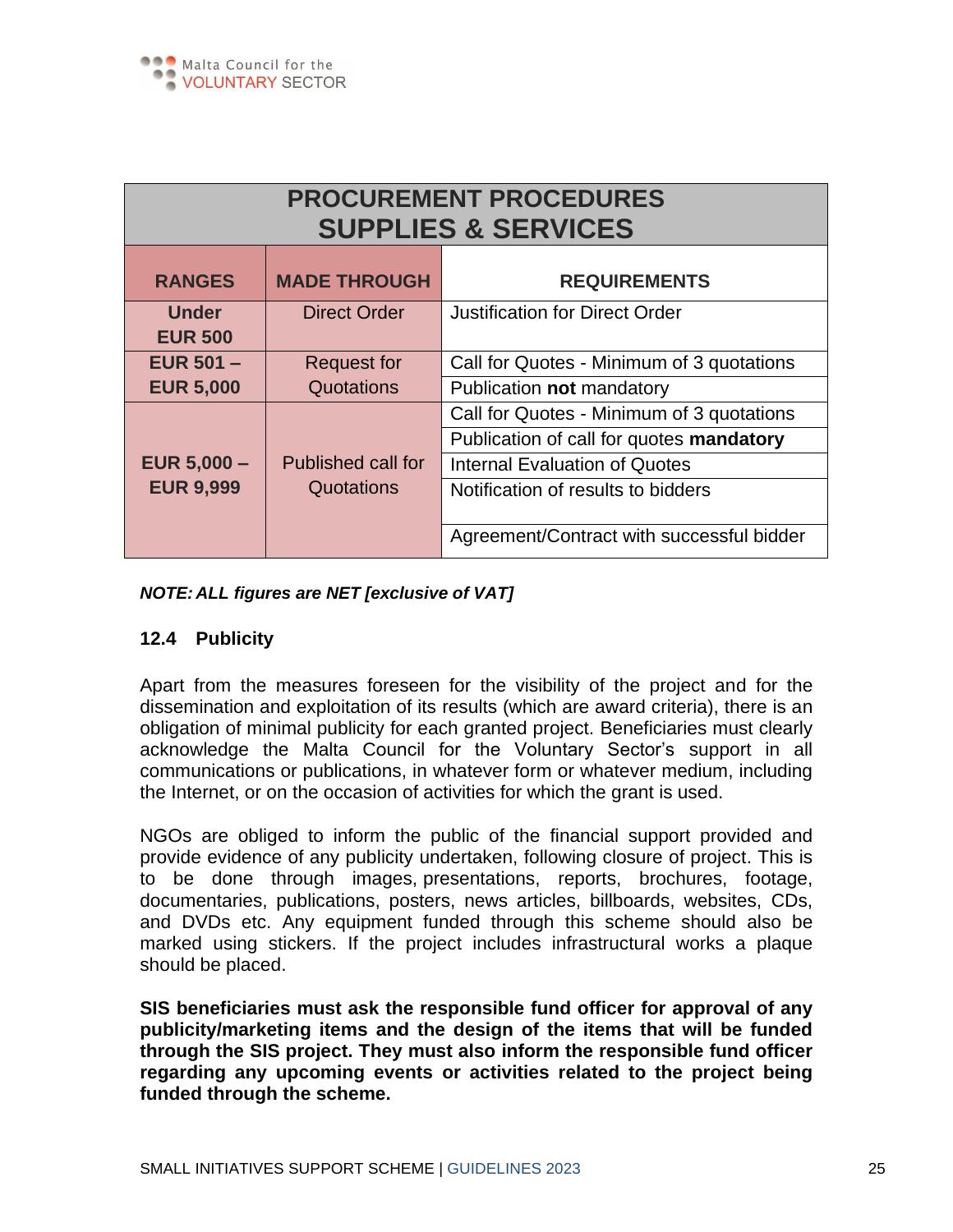

This must be done according to the following instructions:

- 1. Use of the MCVS and the SIS logos.
- 2. Use of credits and disclaimer text stating the following: "*This project has been funded by the Small Initiatives Support Scheme (SIS), managed by the Malta Council for the Voluntary Sector (MCVS). This project/publication reflects the views only of the author, and the MCVS cannot be held responsible for the content or any use which may be made of the information contained therein*."

The font *Arial* must be used when quoting this text. If these provisions are not fully complied with, the beneficiary's grant may be reduced.



**Beneficiaries are to use the official logos of the Malta Council for the Voluntary Sector (MCVS) and of the Small Initiatives Support Scheme (SIS) and any other publicity material such as credits and disclaimers as per Marketing Guidelines published by MCVS.**

*If these provisions are not fully complied with, the beneficiary's grant may be reduced.*

#### **12.5 Audits and monitoring**

A granted project may be subject to monitoring visits. The beneficiary will undertake, with the signature of its legal representative, to provide proof that the grant has been used correctly. The Malta Council for the Voluntary Sector may itself check or appoint an authorised delegate to audit the use made of the grant at any time during the term of the agreement. Such audits may be carried out up to 24 months from the date of the signing of the Grant Agreement. Consequently, all documentation pertaining to this project including copies of invoices and fiscal receipts (VAT) should be retained for audit purposes. Original copies of invoices and fiscal receipts (VAT) shall be submitted to MCVS with the final report.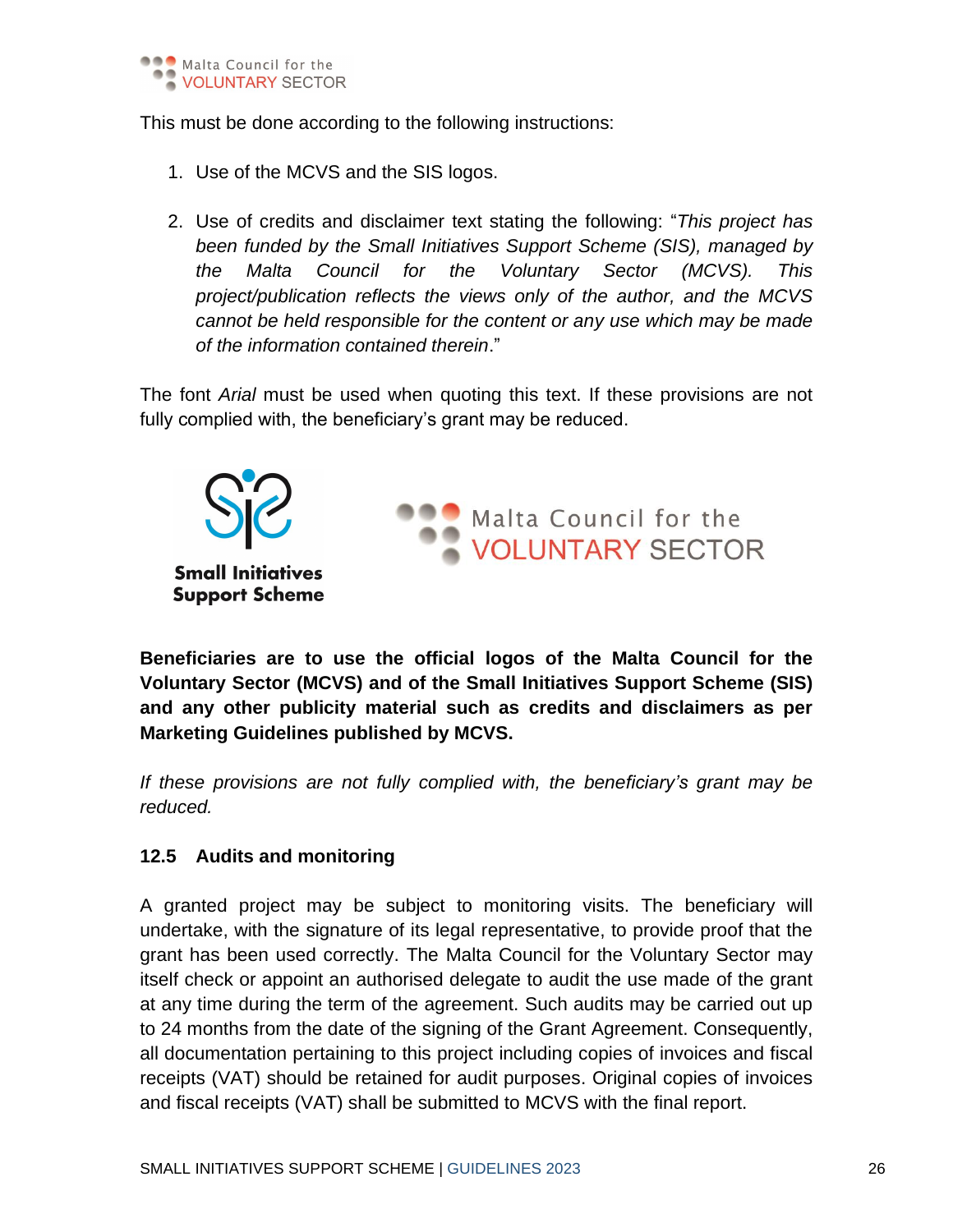

#### **12.6 Recovery of Funds**

The audit conclusions may necessitate that the Grant Award, in full or in part, may be recovered from the applicant Voluntary Organisation due to a failure to honour one or more of the conditions stated in the Grant Agreement.

Recovery may also be applied in the case of underutilisation/wrong utilisation of the previously advanced funds.

#### **12.7 Data protection**

All personal data contained in the e-application forms and grant agreements shall be processed in accordance with the Data Protection Act as per local legislation.

This data will be processed solely in connection with the implementation and evaluation of the SIS Scheme, without prejudice to the possibility of transferring such data to the bodies responsible for inspection and audit appointed by the Ministry for Education and Employment and/or the Ministry of Finance, through whom the funds for the SIS Scheme are made available.

# **CONTACT DETAILS**

**Ms Martina Livori**

SIS Fund Officer Tel: +356 2248 1118 E-mail: [martina.livori@gov.mt](mailto:martina.livori@gov.mt)

#### **Malta Council for the Voluntary Sector**

Volunteer Centre, 181, Melita Street, Valletta, VLT 1129, Malta Tel: +356 22481110 E-mail: [mcvs.mivc@gov.mt](mailto:mcvs.mivc@gov.mt) Website: [www.maltacvs.org](http://www.maltacvs.org/)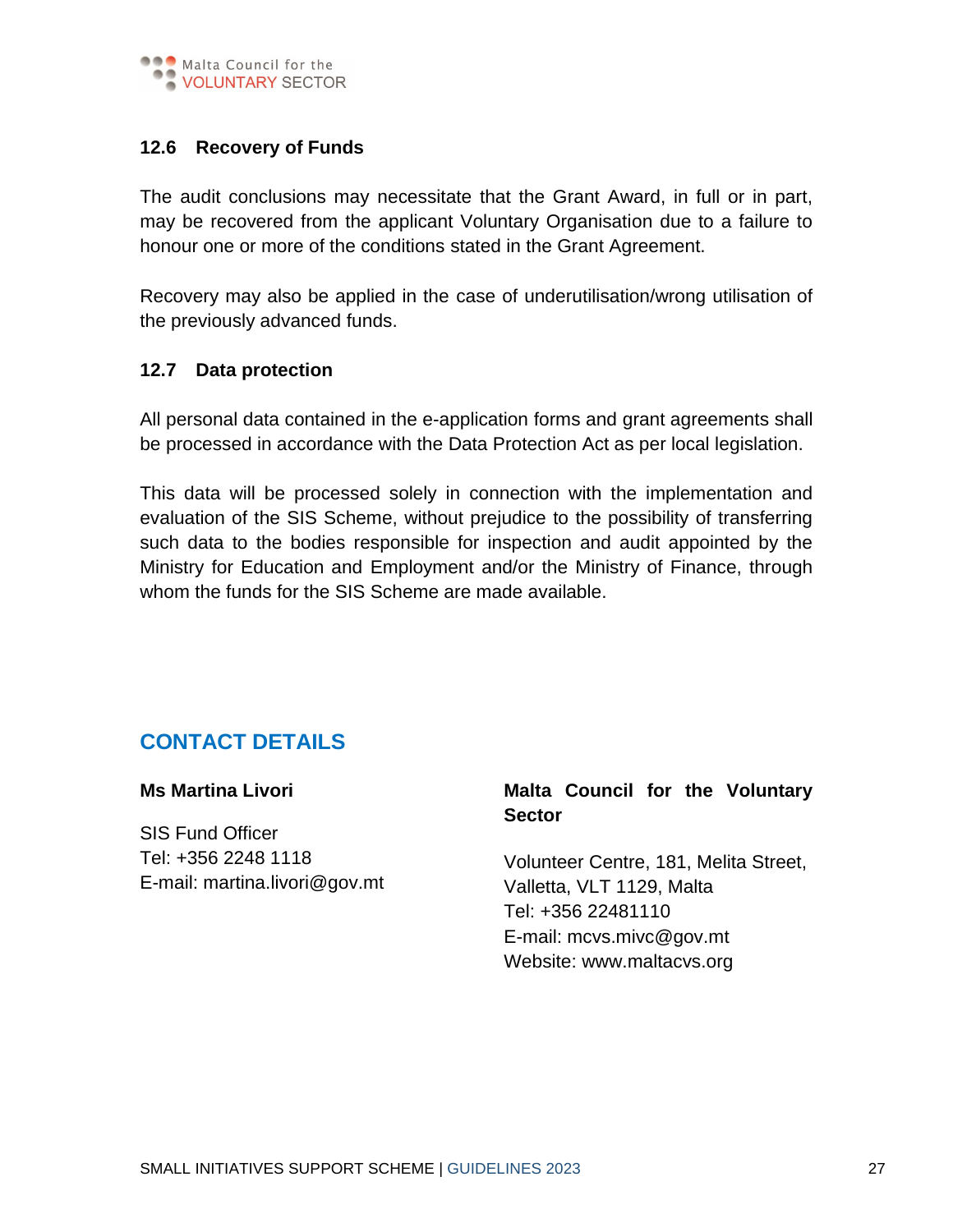

# **ANNEX I**

# **Eligibility Criteria / Marking Scheme**

| Project Code |                                                                       |  |  |
|--------------|-----------------------------------------------------------------------|--|--|
| Yes/No       | Complete e-application form                                           |  |  |
| Yes/No       | Fits with one or more of the focus areas of the intervention          |  |  |
| Yes/No       | Applicant not receiving funding from other sources for the same       |  |  |
|              | project                                                               |  |  |
| Yes/No       | Applicant is not in any of the situations which would prevent it from |  |  |
|              | receiving a grant, as per Part C of this Guide                        |  |  |
| Yes/No       | Project remit falls within the mandate of the applicant               |  |  |
| Yes/No       | The applicant is enrolled and compliant with the Commissioner for     |  |  |
|              | <b>VO<sub>s</sub></b>                                                 |  |  |
| Yes/No       | Applied for only one project                                          |  |  |
| Yes/No       | Maximum project duration is of 12 months (including preparatory       |  |  |
|              | phase)                                                                |  |  |
| Yes/No       | The project should be innovative and not a repeat of previously       |  |  |
|              | approved projects by the same organisation                            |  |  |
| Yes/No       | Submitted supporting financial documentation                          |  |  |
| Yes/No       | Do not have pending MCVS projects from previous years                 |  |  |
|              |                                                                       |  |  |
| 10           | <b>Financial Projections</b>                                          |  |  |
| 15           | Relevance towards objectives and priorities of SIS                    |  |  |
| 10           | Project overview and programme of events                              |  |  |
| 10           | Project sustainability                                                |  |  |
| 10           | Operational capacity of applicant to undergo project                  |  |  |
| 20           | The quality of project (content and methodology)                      |  |  |
| 10           | The extent of project reach                                           |  |  |
| 5            | Involvement of people with fewer opportunities                        |  |  |
| 10           | Previous Project Performance                                          |  |  |
|              |                                                                       |  |  |
| 100          | <b>Total Marks:</b>                                                   |  |  |
|              | <b>Ranking:</b>                                                       |  |  |